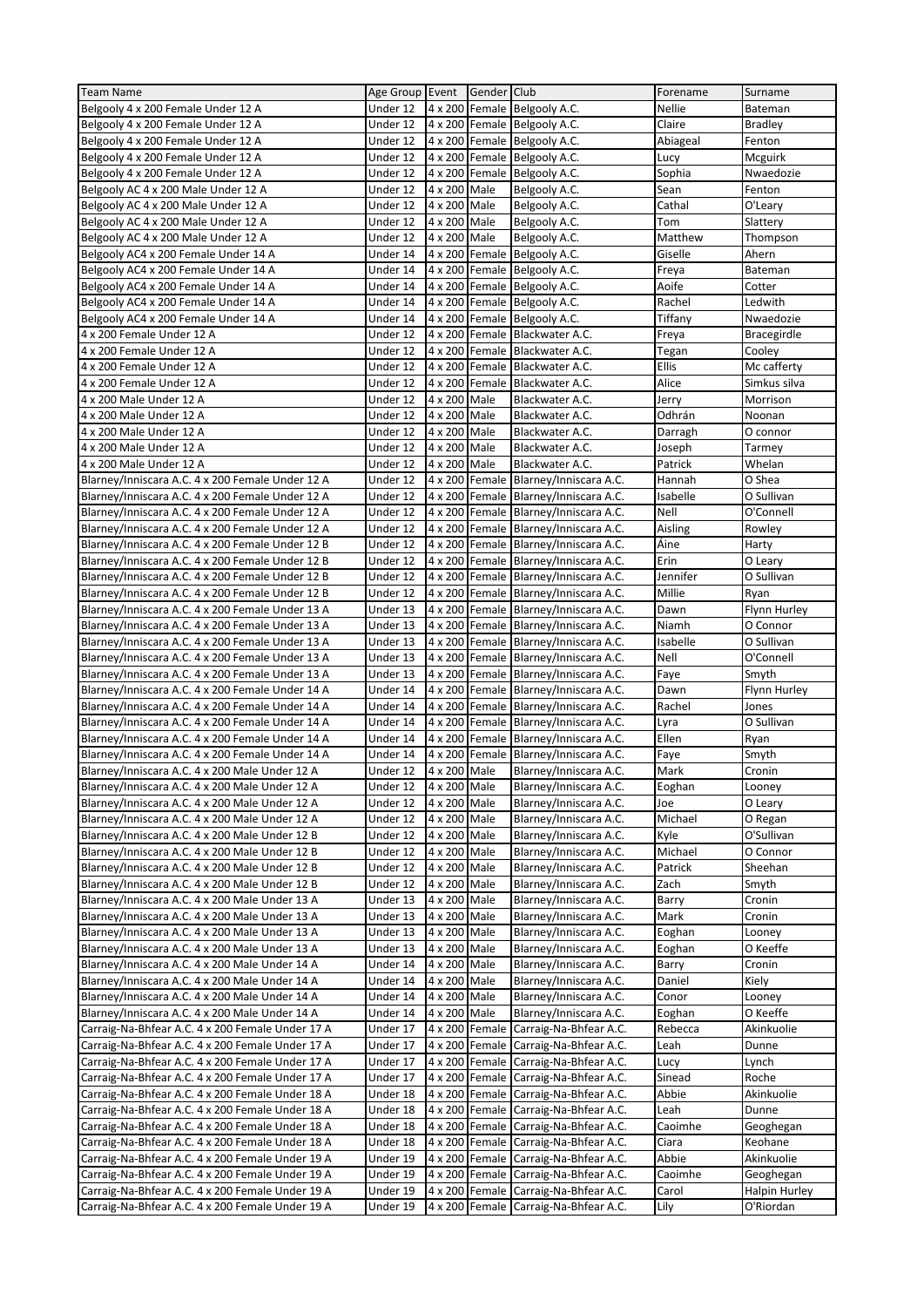| <b>Team Name</b>                                               | Age Group Event Gender Club |                                |                |                             | Forename       | Surname           |
|----------------------------------------------------------------|-----------------------------|--------------------------------|----------------|-----------------------------|----------------|-------------------|
| Carraig-Na-Bhfear A.C. 4 x 200 Male Under 17 A                 | Under 17                    | 4 x 200 Male                   |                | Carraig-Na-Bhfear A.C.      | Ruaidhri       | Boyle             |
| Carraig-Na-Bhfear A.C. 4 x 200 Male Under 17 A                 | Under 17                    | 4 x 200 Male                   |                | Carraig-Na-Bhfear A.C.      | Timmy          | Colbert           |
| Carraig-Na-Bhfear A.C. 4 x 200 Male Under 17 A                 | Under 17                    | 4 x 200 Male                   |                | Carraig-Na-Bhfear A.C.      | Aidan          | Maher             |
| Carraig-Na-Bhfear A.C. 4 x 200 Male Under 17 A                 | Under 17                    | 4 x 200 Male                   |                | Carraig-Na-Bhfear A.C.      | Bobby          | O'Riordan         |
| Carraig-Na-Bhfear A.C. 4 x 200 Male Under 17 A                 | Under 17                    | 4 x 200 Male                   |                | Carraig-Na-Bhfear A.C.      | Cathal         | Whooley           |
| Derg A.C. 4 x 200 Female Under 12 A                            | Under 12                    | 4 x 200 Female                 |                | Derg A.C.                   | Croia          | Corcoran          |
| Derg A.C. 4 x 200 Female Under 12 A                            | Under 12                    |                                |                | 4 x 200 Female Derg A.C.    | Poppy          | Gunning           |
| Derg A.C. 4 x 200 Female Under 12 A                            | Under 12                    |                                |                | 4 x 200 Female Derg A.C.    | Moya           | Kenny             |
| Derg A.C. 4 x 200 Female Under 12 A                            | Under 12                    |                                |                | 4 x 200 Female Derg A.C.    | Tina           | O'Shea            |
| Derg A.C. 4 x 200 Female Under 13 A                            | Under 13                    |                                |                | 4 x 200 Female Derg A.C.    | Muireann       | Coleman           |
| Derg A.C. 4 x 200 Female Under 13 A                            | Under 13                    |                                |                | 4 x 200 Female Derg A.C.    | Siomha         | Lawler            |
| Derg A.C. 4 x 200 Female Under 13 A                            | Under 13                    |                                |                | 4 x 200 Female Derg A.C.    | Mya            | Leyden            |
| Derg A.C. 4 x 200 Female Under 13 A                            | Under 13                    |                                |                | 4 x 200 Female Derg A.C.    | Mary           | Mc garr           |
| Derg A.C. 4 x 200 Female Under 13 A                            | Under 13                    |                                |                | 4 x 200 Female Derg A.C.    | Siofra         | Minogue           |
| Derg A.C. 4 x 200 Female Under 15 A                            | Under 15                    |                                |                | 4 x 200 Female Derg A.C.    | Emer           | Gilmartin         |
| Derg A.C. 4 x 200 Female Under 15 A                            | Under 15                    |                                |                | 4 x 200 Female Derg A.C.    | Evie           | Hass              |
| Derg A.C. 4 x 200 Female Under 15 A                            | Under 15                    |                                |                | 4 x 200 Female Derg A.C.    | Aoibhe         | Moran             |
| Derg A.C. 4 x 200 Female Under 15 A                            | Under 15                    | 4 x 200 Female                 |                | Derg A.C.                   | Maebh          | Wixted            |
| Derg A.C. 4 x 200 Male Under 15 A                              | Under 15                    | 4 x 200 Male                   |                | Derg A.C.                   | Tom            | Arthur            |
| Derg A.C. 4 x 200 Male Under 15 A                              | Under 15                    | 4 x 200 Male                   |                | Derg A.C.                   | Adam           | <b>Blake</b>      |
| Derg A.C. 4 x 200 Male Under 15 A                              | Under 15                    | 4 x 200 Male                   |                | Derg A.C.                   | Oliver         | Finn              |
| Derg A.C. 4 x 200 Male Under 15 A                              | Under 15                    | 4 x 200 Male                   |                | Derg A.C.                   | Archie         | Mcnamara          |
|                                                                |                             |                                |                |                             | Enda           |                   |
| Derg A.C. 4 x 200 Male Under 15 A<br>4 x 200 Female Under 12 B | Under 15<br>Under 12        | 4 x 200 Male<br>4 x 200 Female |                | Derg A.C.<br>Dooneen A.C.   | Momoreoluwa    | Tormey<br>Adedeji |
|                                                                | Under 12                    |                                |                | Dooneen A.C.                |                |                   |
| 4 x 200 Female Under 12 B                                      |                             | 4 x 200 Female                 | 4 x 200 Female |                             | Gyte           | Andrijauskaite    |
| 4 x 200 Female Under 12 B                                      | Under 12                    |                                |                | Dooneen A.C.                | Kate           | Cantwell          |
| 4 x 200 Female Under 12 B                                      | Under 12                    |                                | 4 x 200 Female | Dooneen A.C.                | Eilbhe         | Cunneen           |
| 4 x 200 Female Under 12 B                                      | Under 12                    |                                | 4 x 200 Female | Dooneen A.C.                | Ciara          | Lynn              |
| 4 x 200 Female Under 13 A                                      | Under 13                    |                                |                | 4 x 200 Female Dooneen A.C. | Beibhinn       | Collins           |
| 4 x 200 Female Under 13 A                                      | Under 13                    |                                |                | 4 x 200 Female Dooneen A.C. | Ellen          | Goggin            |
| 4 x 200 Female Under 13 A                                      | Under 13                    |                                |                | 4 x 200 Female Dooneen A.C. | Jane           | Mc Grath          |
| 4 x 200 Female Under 13 A                                      | Under 13                    |                                |                | 4 x 200 Female Dooneen A.C. | Isbeal         | Ni Huigin         |
| 4 x 200 Female Under 13 A                                      | Under 13                    |                                | 4 x 200 Female | Dooneen A.C.                | Eilis          | Nineill           |
| 4 x 200 Female Under 14 A                                      | Under 14                    |                                | 4 x 200 Female | Dooneen A.C.                | Destiny        | Lawal             |
| 4 x 200 Female Under 14 A                                      | Under 14                    |                                |                | 4 x 200 Female Dooneen A.C. | Megan          | O Shea            |
| 4 x 200 Female Under 14 A                                      | Under 14                    |                                |                | 4 x 200 Female Dooneen A.C. | Emma           | Pethos            |
| 4 x 200 Female Under 14 A                                      | Under 14                    |                                |                | 4 x 200 Female Dooneen A.C. | Emer           | Purtill           |
| 4 x 200 Female Under 14 B                                      | Under 14                    |                                |                | 4 x 200 Female Dooneen A.C. | Niamh          | Hynes             |
|                                                                |                             |                                |                |                             |                | Mainoo            |
| 4 x 200 Female Under 14 B                                      | Under 14                    |                                |                | 4 x 200 Female Dooneen A.C. | Grace          |                   |
| 4 x 200 Female Under 14 B                                      | Under 14                    |                                |                | 4 x 200 Female Dooneen A.C. | Catherine      | Mc Cutcheon       |
| 4 x 200 Female Under 14 B                                      | Under 14                    |                                | 4 x 200 Female | Dooneen A.C.                | Sophia         | Meaney            |
| 4 x 200 Female Under 14 B                                      | Under 14                    |                                |                | 4 x 200 Female Dooneen A.C. | Aisling        | O Sullivan        |
| 4 x 200 Female Under 15 A                                      | Under 15                    |                                |                | 4 x 200 Female Dooneen A.C. | Rhiannon       | Heng              |
| 4 x 200 Female Under 15 A                                      | Under 15                    |                                |                | 4 x 200 Female Dooneen A.C. | Eanna Iseult   | Ni Huigin         |
| 4 x 200 Female Under 15 A                                      | Under 15                    |                                |                | 4 x 200 Female Dooneen A.C. | Ivana          | O Carroll         |
| 4 x 200 Female Under 15 A                                      | Under 15                    |                                |                | 4 x 200 Female Dooneen A.C. | Molly          | O Mahony          |
| 4 x 200 Female Under 15 A                                      | Under 15                    |                                |                | 4 x 200 Female Dooneen A.C. | Maeve          | Purtill           |
| 4 x 200 Female Under 16 A                                      | Under 16                    |                                |                | 4 x 200 Female Dooneen A.C. | Vivian         | Amaeze            |
| 4 x 200 Female Under 16 A                                      | Under 16                    |                                |                | 4 x 200 Female Dooneen A.C. | Mai            | Mc Kenna          |
| 4 x 200 Female Under 16 A                                      | Under 16                    |                                | 4 x 200 Female | Dooneen A.C.                | Aoibhe         | O Keeffe          |
| 4 x 200 Female Under 16 A                                      | Under 16                    | 4 x 200 Female                 |                | Dooneen A.C.                | Orla           | O Shaughnessy     |
| 4 x 200 Female Under 17 A                                      | Under 17                    |                                |                | 4 x 200 Female Dooneen A.C. | Angel          | Alfred            |
| 4 x 200 Female Under 17 A                                      | Under 17                    |                                |                | 4 x 200 Female Dooneen A.C. | Vivian         | Amaeze            |
| 4 x 200 Female Under 17 A                                      | Under 17                    | 4 x 200 Female                 |                | Dooneen A.C.                | Nancy          | O Keeffe          |
| 4 x 200 Female Under 17 A                                      | Under 17                    |                                |                | 4 x 200 Female Dooneen A.C. | Orla           | O Shaughnessy     |
| 4 x 200 Female Under 17 A                                      | Under 17                    |                                |                | 4 x 200 Female Dooneen A.C. | Sarah          | O Sullivan        |
| 4 x 200 Female Under 18 A                                      | Under 18                    |                                |                | 4 x 200 Female Dooneen A.C. | Victoria       | Amiadamen         |
| 4 x 200 Female Under 18 A                                      | Under 18                    | 4 x 200 Female                 |                | Dooneen A.C.                | Emer           | Conroy            |
| 4 x 200 Female Under 18 A                                      | Under 18                    | 4 x 200 Female                 |                | Dooneen A.C.                | Debbie         | Lawal             |
| 4 x 200 Female Under 18 A                                      | Under 18                    | 4 x 200 Female                 |                | Dooneen A.C.                | Molly          | Quirke            |
| 4 x 200 Female Under 18 A                                      | Under 18                    |                                |                | 4 x 200 Female Dooneen A.C. | Aimee          | Ryan              |
| 4 x 200 Female Under 19 A                                      | Under 19                    | 4 x 200 Female                 |                | Dooneen A.C.                | Victoria       | Amiadamen         |
| 4 x 200 Female Under 19 A                                      | Under 19                    |                                |                | 4 x 200 Female Dooneen A.C. | Sarah          | Butler            |
| 4 x 200 Female Under 19 A                                      | Under 19                    |                                | 4 x 200 Female | Dooneen A.C.                | Maria          | Campbell          |
| 4 x 200 Female Under 19 A                                      | Under 19                    | 4 x 200 Female                 |                | Dooneen A.C.                | Emer           | Conroy            |
| 4 x 200 Female Under 19 A                                      | Under 19                    | 4 x 200 Female                 |                | Dooneen A.C.                | Molly          | Quirke            |
| 4 x 200 Male Under 12 B                                        | Under 12                    | 4 x 200 Male                   |                | Dooneen A.C.                | Jake           | Barclay           |
| 4 x 200 Male Under 12 B                                        | Under 12<br>Under 12        | 4 x 200 Male<br>4 x 200 Male   |                | Dooneen A.C.                | Kyle<br>Cormac | Harte             |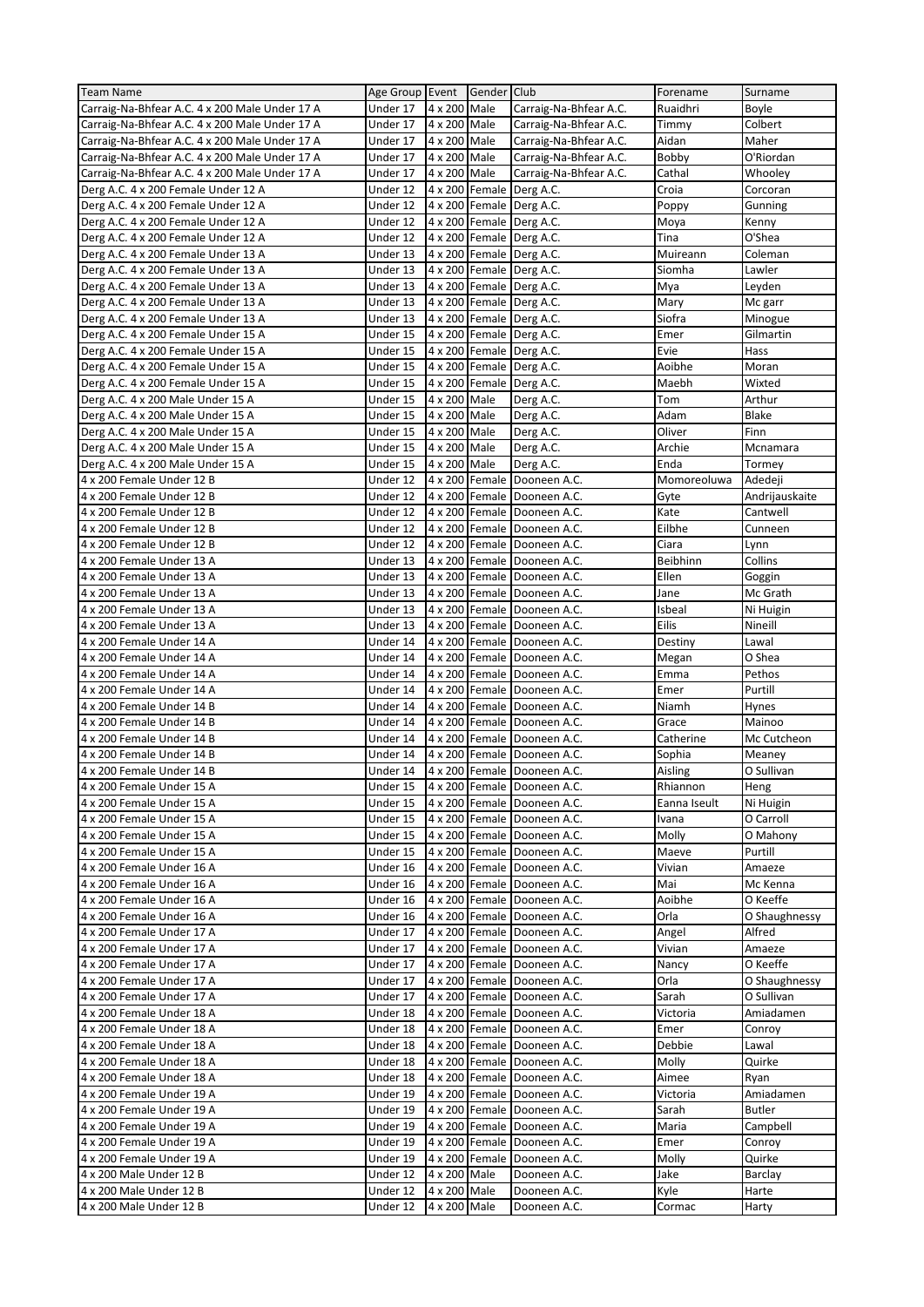| <b>Team Name</b>                                  | Age Group Event Gender Club |              |                |                                 | Forename          | Surname         |
|---------------------------------------------------|-----------------------------|--------------|----------------|---------------------------------|-------------------|-----------------|
| 4 x 200 Male Under 12 B                           | Under 12                    | 4 x 200 Male |                | Dooneen A.C.                    | Cian              | O Donnell       |
| 4 x 200 Male Under 12 B                           | Under 12                    | 4 x 200 Male |                | Dooneen A.C.                    | Robert            | Purtill         |
| 4 x 200 Male Under 13 A                           | Under 13                    | 4 x 200 Male |                | Dooneen A.C.                    | Conor             | <b>Brady</b>    |
| 4 x 200 Male Under 13 A                           | Under 13                    | 4 x 200 Male |                | Dooneen A.C.                    | Darragh           | Cotterell       |
| 4 x 200 Male Under 13 A                           | Under 13                    | 4 x 200 Male |                | Dooneen A.C.                    | Robert            | Mc Cutcheon     |
| 4 x 200 Male Under 13 A                           | Under 13                    | 4 x 200 Male |                | Dooneen A.C.                    | Sean              | Mc Mahon        |
| 4 x 200 Male Under 13 A                           | Under 13                    | 4 x 200 Male |                | Dooneen A.C.                    | Mark              | O Neill         |
| 4 x 200 Male Under 17 A                           | Under 17                    | 4 x 200 Male |                | Dooneen A.C.                    | Jayden            | Carmody         |
| 4 x 200 Male Under 17 A                           | Under 17                    | 4 x 200 Male |                | Dooneen A.C.                    | Lamine            | Diarrassouba    |
| 4 x 200 Male Under 17 A                           | Under 17                    | 4 x 200 Male |                | Dooneen A.C.                    | Dennis Dickson    | <b>Mathews</b>  |
| 4 x 200 Male Under 17 A                           | Under 17                    | 4 x 200 Male |                | Dooneen A.C.                    | Alan              | Mc Cutcheon     |
| 4 x 200 Male Under 17 A                           | Under 17                    | 4 x 200 Male |                | Dooneen A.C.                    | Ross              | O carroll       |
| Ennis Track A.C. 4 x 200 Female Under 12 A        | Under 12                    |              | 4 x 200 Female | Ennis Track A.C.                | Eliza             | <b>Brace</b>    |
| Ennis Track A.C. 4 x 200 Female Under 12 A        | Under 12                    |              |                | 4 x 200 Female Ennis Track A.C. | Alli              | Donnelly        |
| Ennis Track A.C. 4 x 200 Female Under 12 A        | Under 12                    |              |                | 4 x 200 Female Ennis Track A.C. | Hanna             | Lyszczak        |
| Ennis Track A.C. 4 x 200 Female Under 12 A        | Under 12                    |              |                | 4 x 200 Female Ennis Track A.C. | Emily             | Quinn           |
| Ennis Track A.C. 4 x 200 Female Under 12 A        | Under 12                    |              |                | 4 x 200 Female Ennis Track A.C. | Lauren            | Ryan            |
| Ennis Track A.C. 4 x 200 Female Under 13 A        | Under 13                    |              |                | 4 x 200 Female Ennis Track A.C. | Willow            | <b>Brace</b>    |
| Ennis Track A.C. 4 x 200 Female Under 13 A        | Under 13                    |              |                | 4 x 200 Female Ennis Track A.C. | Aisling           | Kelly           |
| Ennis Track A.C. 4 x 200 Female Under 13 A        | Under 13                    |              |                | 4 x 200 Female Ennis Track A.C. | Caoimhe           | Mcnamara        |
| Ennis Track A.C. 4 x 200 Female Under 13 A        | Under 13                    |              |                | 4 x 200 Female Ennis Track A.C. | Katie             | Troy            |
| Ennis Track A.C. 4 x 200 Female Under 14 A        | Under 14                    |              |                | 4 x 200 Female Ennis Track A.C. | Holly             | Coleman         |
| Ennis Track A.C. 4 x 200 Female Under 14 A        | Under 14                    |              |                | 4 x 200 Female Ennis Track A.C. | Sarah             | Crowe           |
| Ennis Track A.C. 4 x 200 Female Under 14 A        | Under 14                    |              |                | 4 x 200 Female Ennis Track A.C. | Sophie            | Maher           |
| Ennis Track A.C. 4 x 200 Female Under 14 A        | Under 14                    |              |                | 4 x 200 Female Ennis Track A.C. | Aoibhe            | O'Leary         |
| Ennis Track A.C. 4 x 200 Female Under 14 A        | Under 14                    |              |                | 4 x 200 Female Ennis Track A.C. | Rebecca           | Reid            |
| Ennis Track A.C. 4 x 200 Female Under 15 A        | Under 15                    |              |                | 4 x 200 Female Ennis Track A.C. | Maebh             | Kelly           |
| Ennis Track A.C. 4 x 200 Female Under 15 A        | Under 15                    |              |                | 4 x 200 Female Ennis Track A.C. | Grainne           | Leyden          |
| Ennis Track A.C. 4 x 200 Female Under 15 A        | Under 15                    |              |                | 4 x 200 Female Ennis Track A.C. | Caoilfhionn       | O'Dwyer         |
| Ennis Track A.C. 4 x 200 Female Under 15 A        | Under 15                    |              |                | 4 x 200 Female Ennis Track A.C. | Emily             | Singleton       |
| Ennis Track A.C. 4 x 200 Female Under 15 B        | Under 15                    |              |                | 4 x 200 Female Ennis Track A.C. | Gabriella         | Flynn           |
| Ennis Track A.C. 4 x 200 Female Under 15 B        | Under 15                    |              |                | 4 x 200 Female Ennis Track A.C. | Cara              | Hely            |
| Ennis Track A.C. 4 x 200 Female Under 15 B        | Under 15                    |              |                | 4 x 200 Female Ennis Track A.C. | Cara              | Lawlor          |
| Ennis Track A.C. 4 x 200 Female Under 15 B        | Under 15                    |              |                | 4 x 200 Female Ennis Track A.C. | Meabh             | Otuos           |
|                                                   |                             |              |                |                                 |                   |                 |
| Ennis Track A.C. 4 x 200 Female Under 16 A        | Under 16                    |              |                | 4 x 200 Female Ennis Track A.C. |                   | <b>Barrett</b>  |
| Ennis Track A.C. 4 x 200 Female Under 16 A        | Under 16                    |              |                | 4 x 200 Female Ennis Track A.C. | Hayley<br>Caoimhe | Byrne O Connell |
| Ennis Track A.C. 4 x 200 Female Under 16 A        | Under 16                    |              |                | 4 x 200 Female Ennis Track A.C. | Mirabel           | Emenike         |
| Ennis Track A.C. 4 x 200 Female Under 16 A        | Under 16                    |              |                | 4 x 200 Female Ennis Track A.C. | Lucy              | Shannon         |
| Ennis Track A.C. 4 x 200 Female Under 16 A        | Under 16                    |              |                | 4 x 200 Female Ennis Track A.C. | Alexandra         | Ward            |
| Ennis Track A.C. 4 x 200 Male Under 12 A          | Under 12                    | 4 x 200      | Male           | Ennis Track A.C.                | Jack              | <b>Barrett</b>  |
| Ennis Track A.C. 4 x 200 Male Under 12 A          | Under 12                    | 4 x 200 Male |                | Ennis Track A.C.                | Rhys              | Cusack          |
| Ennis Track A.C. 4 x 200 Male Under 12 A          | Under 12                    | 4 x 200 Male |                | Ennis Track A.C.                | Praise            | Jolaosho        |
| Ennis Track A.C. 4 x 200 Male Under 12 A          | Under 12                    | 4 x 200 Male |                | Ennis Track A.C.                | Adam              | Rochford        |
| Ennis Track A.C. 4 x 200 Male Under 12 A          | Under 12                    | 4 x 200 Male |                | Ennis Track A.C.                | Jamie             | Ryan            |
| Ennis Track A.C. 4 x 200 Male Under 14 A          | Under 14                    | 4 x 200 Male |                | Ennis Track A.C.                | Ruadhan           | Casey           |
| Ennis Track A.C. 4 x 200 Male Under 14 A          | Under 14                    | 4 x 200 Male |                | Ennis Track A.C.                | Luke              | Farrell         |
| Ennis Track A.C. 4 x 200 Male Under 14 A          | Under 14                    | 4 x 200 Male |                | Ennis Track A.C.                | Ryan              | Kelly           |
| Ennis Track A.C. 4 x 200 Male Under 14 A          | Under 14                    | 4 x 200 Male |                | Ennis Track A.C.                | Kevin             | Noonan          |
| Ennis Track A.C. 4 x 200 Male Under 14 A          | Under 14                    | 4 x 200 Male |                | Ennis Track A.C.                | Odhran            | Perill          |
| Ennis Track A.C. 4 x 200 Male Under 16 A          | Under 16                    | 4 x 200 Male |                | Ennis Track A.C.                | Oisin             | Glynn           |
| Ennis Track A.C. 4 x 200 Male Under 16 A          | Under 16                    | 4 x 200 Male |                | Ennis Track A.C.                | Cillian           | Hayes           |
| Ennis Track A.C. 4 x 200 Male Under 16 A          | Under 16                    | 4 x 200 Male |                | Ennis Track A.C.                | Promise           | Jolaosho        |
| Ennis Track A.C. 4 x 200 Male Under 16 A          | Under 16                    | 4 x 200 Male |                | Ennis Track A.C.                | Sean              | O Loughlin      |
| Ennis Track A.C. 4 x 200 Male Under 16 A          | Under 16                    | 4 x 200 Male |                | Ennis Track A.C.                | Aidan             | O'Connell       |
| Fanahan Mc Sweeney A.C. 4 x 200 Female Under 12 A | Under 12                    |              | 4 x 200 Female | Fanahan Mc Sweeney A.C.         | Muireann          | Dingivan        |
| Fanahan Mc Sweeney A.C. 4 x 200 Female Under 12 A | Under 12                    |              | 4 x 200 Female | Fanahan Mc Sweeney A.C.         | Sadbh             | Mc Carthy       |
| Fanahan Mc Sweeney A.C. 4 x 200 Female Under 12 A | Under 12                    |              | 4 x 200 Female | Fanahan Mc Sweeney A.C.         | Rachel            | Moriarty        |
| Fanahan Mc Sweeney A.C. 4 x 200 Female Under 12 A | Under 12                    |              | 4 x 200 Female | Fanahan Mc Sweeney A.C.         | Ava               | Thornton        |
| Fanahan Mc Sweeney A.C. 4 x 200 Male Under 12 A   | Under 12                    | 4 x 200 Male |                | Fanahan Mc Sweeney A.C.         | Bobby             | Kiernan         |
| Fanahan Mc Sweeney A.C. 4 x 200 Male Under 12 A   | Under 12                    | 4 x 200 Male |                | Fanahan Mc Sweeney A.C.         | Charlie           | O Brien         |
| Fanahan Mc Sweeney A.C. 4 x 200 Male Under 12 A   | Under 12                    | 4 x 200 Male |                | Fanahan Mc Sweeney A.C.         | Ronan             | O Driscoll      |
| Fanahan Mc Sweeney A.C. 4 x 200 Male Under 12 A   | Under 12                    | 4 x 200 Male |                | Fanahan Mc Sweeney A.C.         | Jack              | O'Rourke        |
| Fanahan Mc Sweeney A.C. 4 x 200 Male Under 12 A   | Under 12                    | 4 x 200 Male |                | Fanahan Mc Sweeney A.C.         | Michael           | Quirke          |
| Fanahan Mc Sweeney A.C. 4 x 200 Male Under 13 A   | Under 13                    | 4 x 200 Male |                | Fanahan Mc Sweeney A.C.         | Oran              | Hegarty         |
| Fanahan Mc Sweeney A.C. 4 x 200 Male Under 13 A   | Under 13                    | 4 x 200 Male |                | Fanahan Mc Sweeney A.C.         | Michael           | Quirke          |
| Fanahan Mc Sweeney A.C. 4 x 200 Male Under 13 A   | Under 13                    | 4 x 200 Male |                | Fanahan Mc Sweeney A.C.         | Sean              | Riordan         |
| Fanahan Mc Sweeney A.C. 4 x 200 Male Under 13 A   | Under 13                    | 4 x 200 Male |                | Fanahan Mc Sweeney A.C.         | Eoin              | Toland          |
| Fanahan Mc Sweeney A.C. 4 x 200 Male Under 13 A   | Under 13                    | 4 x 200 Male |                | Fanahan Mc Sweeney A.C.         | David             | Towey Jnr.      |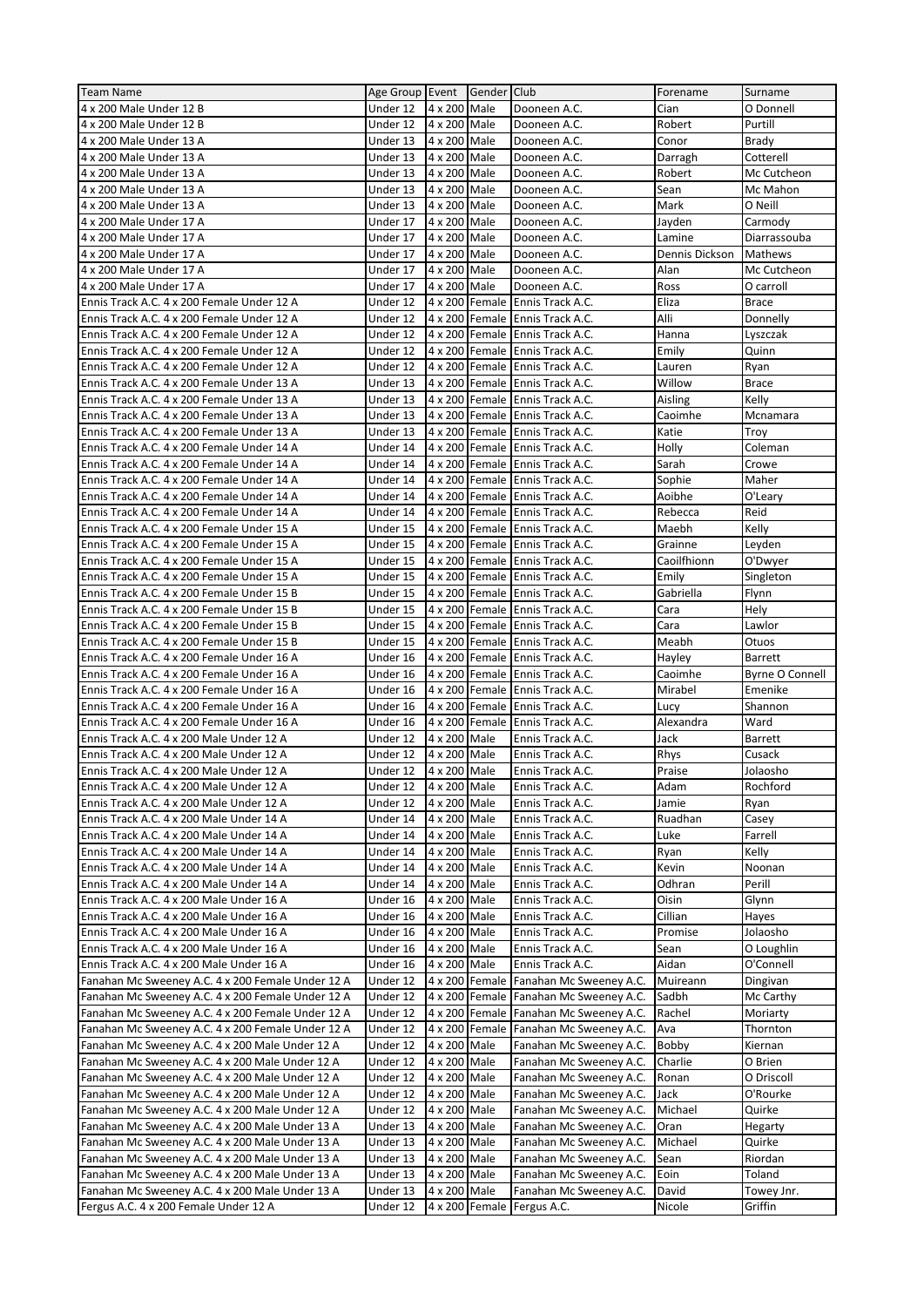| <b>Team Name</b>                                                                 | Age Group Event      |              | Gender Club    |                                                            | Forename        | Surname            |
|----------------------------------------------------------------------------------|----------------------|--------------|----------------|------------------------------------------------------------|-----------------|--------------------|
| Fergus A.C. 4 x 200 Female Under 12 A                                            | Under 12             |              |                | 4 x 200 Female Fergus A.C.                                 | Emily           | Hick               |
| Fergus A.C. 4 x 200 Female Under 12 A                                            | Under 12             |              |                | 4 x 200 Female Fergus A.C.                                 | Kara            | Lynch              |
| Fergus A.C. 4 x 200 Female Under 12 A                                            | Under 12             |              |                | 4 x 200 Female Fergus A.C.                                 | Caoimhe         | Mc Mahon           |
| Fergus A.C. 4 x 200 Female Under 12 A                                            | Under 12             |              |                | 4 x 200 Female Fergus A.C.                                 | Ellie           | Sheedy             |
| Fergus A.C. 4 x 200 Female Under 13 A                                            | Under 13             |              |                | 4 x 200 Female Fergus A.C.                                 | Anna            | Donnelly           |
| Fergus A.C. 4 x 200 Female Under 13 A                                            | Under 13             |              |                | 4 x 200 Female Fergus A.C.                                 | Amy             | Flanagan           |
| Fergus A.C. 4 x 200 Female Under 13 A                                            | Under 13             |              |                | 4 x 200 Female Fergus A.C.                                 | Leah            | Griffin            |
| Fergus A.C. 4 x 200 Female Under 13 A                                            | Under 13             |              |                | 4 x 200 Female Fergus A.C.                                 | Aoibhinn        | Keane              |
| Fergus A.C. 4 x 200 Female Under 13 A                                            | Under 13             |              |                | 4 x 200 Female Fergus A.C.                                 | Caera           | Mc Mahon           |
| Fergus A.C. 4 x 200 Female Under 14 A                                            | Under 14             |              |                | 4 x 200 Female Fergus A.C.                                 | Megan           | <b>Browne</b>      |
| Fergus A.C. 4 x 200 Female Under 14 A                                            | Under 14             |              |                | 4 x 200 Female Fergus A.C.                                 | Emma            | Haugh              |
| Fergus A.C. 4 x 200 Female Under 14 A                                            | Under 14             |              |                | 4 x 200 Female Fergus A.C.                                 | Emma            | Kelly              |
| Fergus A.C. 4 x 200 Female Under 14 A                                            | Under 14             |              |                | 4 x 200 Female Fergus A.C.                                 | Megan           | Lynch              |
| Fergus A.C. 4 x 200 Female Under 14 A                                            | Under 14             |              |                | 4 x 200 Female Fergus A.C.                                 | Aoibhinn        | Sheedy             |
| Ferrybank A.C. 4 x 200 Female Under 12 A                                         | Under 12             |              |                | 4 x 200 Female Ferrybank A.C.                              | Isabella        | Doyle              |
| Ferrybank A.C. 4 x 200 Female Under 12 A                                         | Under 12             |              |                | 4 x 200 Female Ferrybank A.C.                              | Orla            | Ferguson           |
| Ferrybank A.C. 4 x 200 Female Under 12 A                                         | Under 12             |              |                | 4 x 200 Female Ferrybank A.C.                              | Saoirse         | Ferguson           |
| Ferrybank A.C. 4 x 200 Female Under 12 A                                         | Under 12             |              |                | 4 x 200 Female Ferrybank A.C.                              | Eimear          | Hayes              |
| Ferrybank A.C. 4 x 200 Female Under 17 A                                         | Under 17             |              |                | 4 x 200 Female Ferrybank A.C.                              | Mia             | Casey              |
| Ferrybank A.C. 4 x 200 Female Under 17 A                                         | Under 17             |              |                | 4 x 200 Female Ferrybank A.C.                              | Niamh           | Cusack             |
| Ferrybank A.C. 4 x 200 Female Under 17 A                                         | Under 17             |              |                | 4 x 200 Female Ferrybank A.C.                              | Isobel          | Gallagher          |
| Ferrybank A.C. 4 x 200 Female Under 17 A                                         | Under 17             |              | 4 x 200 Female | Ferrybank A.C.                                             | Petra           | lgwe               |
| Ferrybank A.C. 4 x 200 Male Under 12 A                                           | Under 12             | 4 x 200 Male |                | Ferrybank A.C.                                             | Daire           | Herlihy            |
| Ferrybank A.C. 4 x 200 Male Under 12 A                                           | Under 12             | 4 x 200 Male |                | Ferrybank A.C.                                             | Ben             | Hogan              |
| Ferrybank A.C. 4 x 200 Male Under 12 A                                           | Under 12             | 4 x 200 Male |                | Ferrybank A.C.                                             | Finn            | Kavanagh           |
| Ferrybank A.C. 4 x 200 Male Under 12 A                                           | Under 12             | 4 x 200 Male |                | Ferrybank A.C.                                             | Charlie         | Nolan              |
| Ferrybank A.C. 4 x 200 Male Under 13 A                                           | Under 13             | 4 x 200 Male |                | Ferrybank A.C.                                             | Liam            | Anderson           |
| Ferrybank A.C. 4 x 200 Male Under 13 A                                           | Under 13             | 4 x 200 Male |                | Ferrybank A.C.                                             | Finn            | Kavanagh           |
| Ferrybank A.C. 4 x 200 Male Under 13 A                                           | Under 13             | 4 x 200      | Male           | Ferrybank A.C.                                             | Lewis           | Morgan             |
| Ferrybank A.C. 4 x 200 Male Under 13 A                                           | Under 13             | 4 x 200 Male |                | Ferrybank A.C.                                             | Barry           | Power              |
| Killarney Valley A.C. 4 x 200 Male Under 19 A                                    | Under 19             | 4 x 200 Male |                | Killarney Valley A.C.                                      | Conor           | Gammell            |
| Killarney Valley A.C. 4 x 200 Male Under 19 A                                    | Under 19             | 4 x 200 Male |                | Killarney Valley A.C.                                      | Sam             | Griffin            |
| Killarney Valley A.C. 4 x 200 Male Under 19 A                                    | Under 19             | 4 x 200      | Male           | Killarney Valley A.C.                                      | Dara            | Looney             |
| Killarney Valley A.C. 4 x 200 Male Under 19 A                                    | Under 19             | 4 x 200 Male |                | Killarney Valley A.C.                                      | Karl            | Mc Carthy          |
|                                                                                  |                      |              |                |                                                            |                 |                    |
|                                                                                  |                      |              |                |                                                            |                 |                    |
| Killarney Valley A.C. 4 x 200 Male Under 19 A                                    | Under 19             | 4 x 200 Male |                | Killarney Valley A.C.                                      | John            | O Connor           |
| Leevale A.C. 4 x 200 Female Under 12 A                                           | Under 12             |              | 4 x 200 Female | Leevale A.C.                                               | Anna            | Creagh             |
| Leevale A.C. 4 x 200 Female Under 12 A                                           | Under 12             |              | 4 x 200 Female | Leevale A.C.                                               | Sydney          | Forde              |
| Leevale A.C. 4 x 200 Female Under 12 A                                           | Under 12             |              |                | 4 x 200 Female Leevale A.C.                                | Edith           | Hanna              |
| Leevale A.C. 4 x 200 Female Under 12 A                                           | Under 12             |              |                | 4 x 200 Female Leevale A.C.                                | Joelle          | O Leary            |
| Leevale A.C. 4 x 200 Female Under 12 B                                           | Under 12             |              |                | 4 x 200 Female Leevale A.C.                                | Jessica         | Merrigan           |
| Leevale A.C. 4 x 200 Female Under 12 B                                           | Under 12             |              | 4 x 200 Female | Leevale A.C.                                               | Alannah         | Roche-Sheehan      |
| Leevale A.C. 4 x 200 Female Under 12 B                                           | Under 12             |              |                | 4 x 200 Female Leevale A.C.                                | Sophia          | Sheehan            |
| Leevale A.C. 4 x 200 Female Under 12 B                                           | Under 12             |              |                | 4 x 200 Female Leevale A.C.                                | Katie           | Weston             |
| Leevale A.C. 4 x 200 Female Under 13 A                                           | Under 13             |              |                | 4 x 200 Female Leevale A.C.                                | Katie           | Fitzgerald         |
| Leevale A.C. 4 x 200 Female Under 13 A                                           | Under 13             |              |                | 4 x 200 Female Leevale A.C.                                | Lucy            | Fitzgerald         |
| Leevale A.C. 4 x 200 Female Under 13 A                                           | Under 13             |              |                | 4 x 200 Female Leevale A.C.                                | Nina            | Fox                |
| Leevale A.C. 4 x 200 Female Under 13 A                                           | Under 13             |              |                | 4 x 200 Female Leevale A.C.                                | Elizabeth       | Sexton             |
| Leevale A.C. 4 x 200 Female Under 13 A                                           | Under 13             |              |                | 4 x 200 Female Leevale A.C.                                | Anna            | Vaughan Reddan     |
| Leevale A.C. 4 x 200 Female Under 14 A                                           | Under 14             |              |                | 4 x 200 Female Leevale A.C.                                | Mia             | Graham             |
| Leevale A.C. 4 x 200 Female Under 14 A                                           | Under 14             |              |                | 4 x 200 Female Leevale A.C.                                | Aoibheann       | Lynch              |
| Leevale A.C. 4 x 200 Female Under 14 A                                           | Under 14             |              |                | 4 x 200 Female Leevale A.C.                                | Noelle          | Mulcahy            |
| Leevale A.C. 4 x 200 Female Under 14 A                                           | Under 14             |              |                | 4 x 200 Female Leevale A.C.                                | Kate            | O'Donovan          |
| Leevale A.C. 4 x 200 Female Under 14 A                                           | Under 14             |              |                | 4 x 200 Female Leevale A.C.                                | Grace           | Wixted             |
| Leevale A.C. 4 x 200 Female Under 15 A                                           | Under 15             |              |                | 4 x 200 Female Leevale A.C.                                | Olive           | Burger             |
| Leevale A.C. 4 x 200 Female Under 15 A                                           | Under 15             |              |                | 4 x 200 Female Leevale A.C.                                | Caoimhe         | Daly               |
| Leevale A.C. 4 x 200 Female Under 15 A                                           | Under 15             |              |                | 4 x 200 Female Leevale A.C.                                | Ava             | Hanley             |
| Leevale A.C. 4 x 200 Female Under 15 A                                           | Under 15             |              |                | 4 x 200 Female Leevale A.C.                                | Sintija         | Sarkovska          |
| Leevale A.C. 4 x 200 Female Under 15 A                                           | Under 15             |              |                | 4 x 200 Female Leevale A.C.                                | Faye            | Scriven            |
| Leevale A.C. 4 x 200 Female Under 16 A                                           | Under 16             |              |                | 4 x 200 Female Leevale A.C.                                | Natalia         | Golka              |
| Leevale A.C. 4 x 200 Female Under 16 A                                           | Under 16             |              |                | 4 x 200 Female Leevale A.C.                                | Sophie          | Mulcahy            |
| Leevale A.C. 4 x 200 Female Under 16 A                                           | Under 16             |              |                | 4 x 200 Female Leevale A.C.                                | Elena           | O'Sullivan         |
| Leevale A.C. 4 x 200 Female Under 16 A                                           | Under 16             |              |                | 4 x 200 Female Leevale A.C.                                | Jamie           | Rooney             |
| Leevale A.C. 4 x 200 Female Under 16 A                                           | Under 16             |              |                | 4 x 200 Female Leevale A.C.                                | Faye            | Scriven            |
| Leevale A.C. 4 x 200 Female Under 17 A                                           | Under 17             |              |                | 4 x 200 Female Leevale A.C.                                | Fatima          | Amusa              |
| Leevale A.C. 4 x 200 Female Under 17 A                                           | Under 17             |              |                | 4 x 200 Female Leevale A.C.                                | Okwu            | Backari            |
| Leevale A.C. 4 x 200 Female Under 17 A                                           | Under 17             |              |                | 4 x 200 Female Leevale A.C.                                | Lucie           | Healy              |
| Leevale A.C. 4 x 200 Female Under 17 A                                           | Under 17             |              |                | 4 x 200 Female Leevale A.C.                                | Orla            | O'Sullivan         |
| Leevale A.C. 4 x 200 Female Under 17 B<br>Leevale A.C. 4 x 200 Female Under 17 B | Under 17<br>Under 17 |              |                | 4 x 200 Female Leevale A.C.<br>4 x 200 Female Leevale A.C. | Bavina<br>Maeve | Crowley<br>Fleming |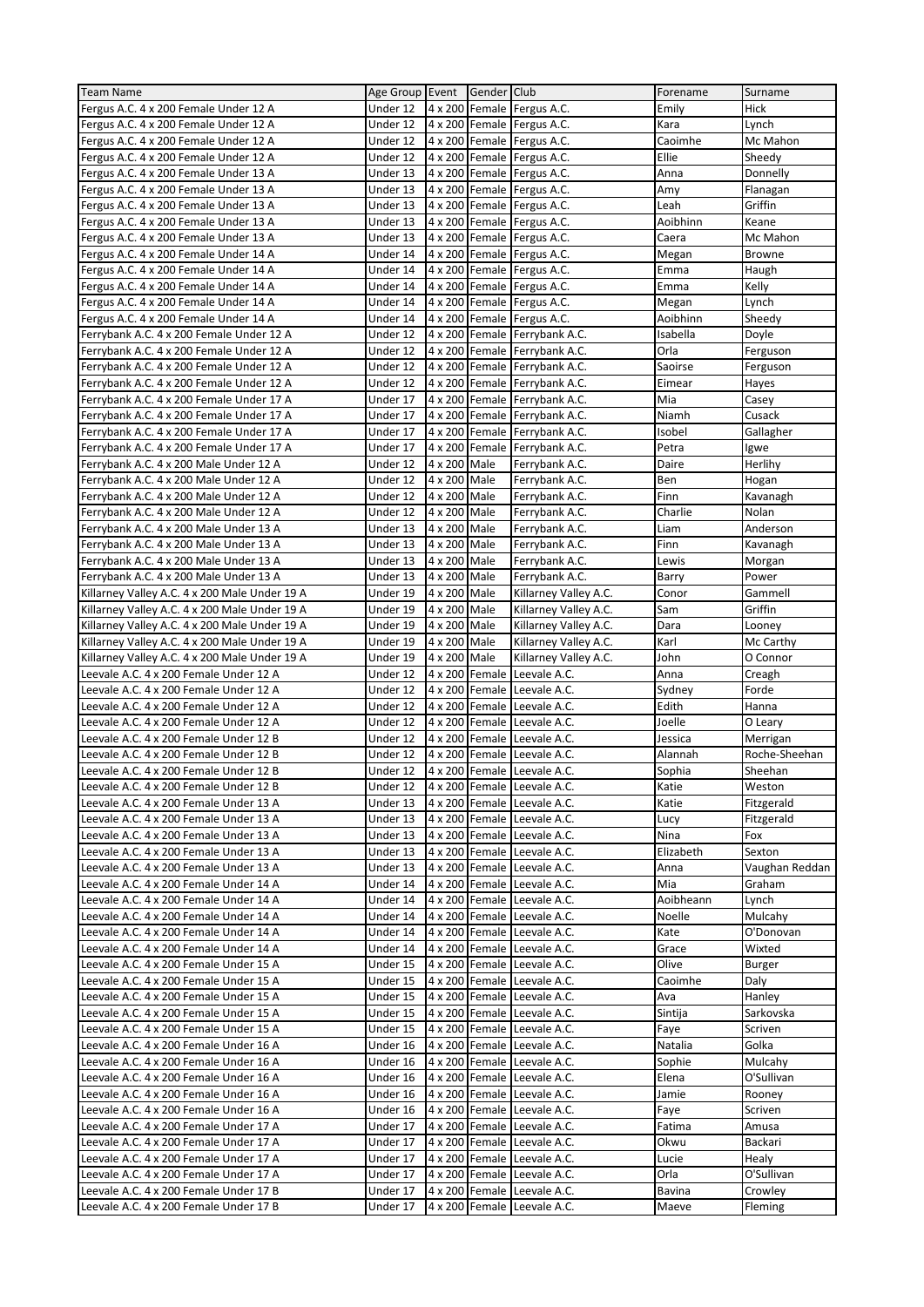| <b>Team Name</b>                                                               | Age Group Event      |                                | Gender Club    |                                | Forename        | Surname                |
|--------------------------------------------------------------------------------|----------------------|--------------------------------|----------------|--------------------------------|-----------------|------------------------|
| Leevale A.C. 4 x 200 Female Under 17 B                                         | Under 17             |                                |                | 4 x 200 Female Leevale A.C.    | Syrah           | Kenna                  |
| Leevale A.C. 4 x 200 Female Under 17 B                                         | Under 17             |                                |                | 4 x 200 Female Leevale A.C.    | Blaithin        | Mc Nulty               |
| Leevale A.C. 4 x 200 Female Under 18 A                                         | Under 18             |                                |                | 4 x 200 Female Leevale A.C.    | Gabriella       | Bowen                  |
| Leevale A.C. 4 x 200 Female Under 18 A                                         | Under 18             |                                |                | 4 x 200 Female Leevale A.C.    | Ayisha          | Clinton                |
|                                                                                |                      |                                |                |                                |                 |                        |
| Leevale A.C. 4 x 200 Female Under 18 A                                         | Under 18             |                                |                | 4 x 200 Female Leevale A.C.    | Ella            | Jenks                  |
| Leevale A.C. 4 x 200 Female Under 18 A                                         | Under 18             |                                | 4 x 200 Female | Leevale A.C.                   | Jessica         | Lyne                   |
| Leevale A.C. 4 x 200 Female Under 19 A                                         | Under 19             |                                |                | 4 x 200 Female Leevale A.C.    | Ella            | Jenks                  |
| Leevale A.C. 4 x 200 Female Under 19 A                                         | Under 19             |                                | 4 x 200 Female | Leevale A.C.                   | Ciara           | O'Mahony               |
| Leevale A.C. 4 x 200 Female Under 19 A                                         | Under 19             |                                | 4 x 200 Female | Leevale A.C.                   | Ella            | Scott                  |
| Leevale A.C. 4 x 200 Female Under 19 A                                         | Under 19             |                                | 4 x 200 Female | Leevale A.C.                   | Lucy-May        | Sleeman                |
| Leevale A.C. 4 x 200 Male Under 12 A                                           | Under 12             | 4 x 200 Male                   |                | Leevale A.C.                   | Joshua          | Dorgan                 |
| Leevale A.C. 4 x 200 Male Under 12 A                                           | Under 12             | $\overline{4 \times 200}$ Male |                | Leevale A.C.                   | Cole            | Mc Donnell             |
| Leevale A.C. 4 x 200 Male Under 12 A                                           | Under 12             | 4 x 200 Male                   |                | Leevale A.C.                   | Sean            | Mc Sweeney             |
| Leevale A.C. 4 x 200 Male Under 12 A                                           | Under 12             | 4 x 200                        | Male           | Leevale A.C.                   | Seth            | Ugbo                   |
| Leevale A.C. 4 x 200 Male Under 13 A                                           | Under 13             | 4 x 200 Male                   |                | Leevale A.C.                   | Rahman Amusa    | Adekunle               |
| Leevale A.C. 4 x 200 Male Under 13 A                                           | Under 13             | 4 x 200 Male                   |                | Leevale A.C.                   | Ethan           | Bambury                |
| Leevale A.C. 4 x 200 Male Under 13 A                                           | Under 13             | 4 x 200 Male                   |                | Leevale A.C.                   | Cillian         | Daly                   |
| Leevale A.C. 4 x 200 Male Under 13 A                                           | Under 13             | 4 x 200 Male                   |                | Leevale A.C.                   | Fionn           | Naughton               |
| Leevale A.C. 4 x 200 Male Under 13 A                                           | Under 13             | 4 x 200 Male                   |                | Leevale A.C.                   | Ruaidhri        | O Conaill              |
|                                                                                |                      |                                |                |                                |                 |                        |
| Leevale A.C. 4 x 200 Male Under 14 A                                           | Under 14             | 4 x 200 Male                   |                | Leevale A.C.                   | Rahman Amusa    | Adekunle               |
| Leevale A.C. 4 x 200 Male Under 14 A                                           | Under 14             | 4 x 200 Male                   |                | Leevale A.C.                   | Callum          | Harrington             |
| Leevale A.C. 4 x 200 Male Under 14 A                                           | Under 14             | 4 x 200 Male                   |                | Leevale A.C.                   | Ronan           | Keenan                 |
| Leevale A.C. 4 x 200 Male Under 14 A                                           | Under 14             | $4 \times 200$ Male            |                | Leevale A.C.                   | Luke            | Merrigan               |
| Leevale A.C. 4 x 200 Male Under 14 A                                           | Under 14             | 4 x 200 Male                   |                | Leevale A.C.                   | Luke            | <b>Mullins</b>         |
| Leevale A.C. 4 x 200 Male Under 15 A                                           | Under 15             | 4 x 200 Male                   |                | Leevale A.C.                   | Tyreek          | Bannon                 |
| Leevale A.C. 4 x 200 Male Under 15 A                                           | Under 15             | 4 x 200 Male                   |                | Leevale A.C.                   | Anthony         | Goggin                 |
| Leevale A.C. 4 x 200 Male Under 15 A                                           | Under 15             | 4 x 200 Male                   |                | Leevale A.C.                   | Josh            | O Mahony               |
| Leevale A.C. 4 x 200 Male Under 15 A                                           | Under 15             | 4 x 200 Male                   |                | Leevale A.C.                   | Ryan            | Onoh                   |
| Leevale A.C. 4 x 200 Male Under 15 A                                           | Under 15             | 4 x 200                        | Male           | Leevale A.C.                   | Michael         | Scott                  |
| Leevale A.C. 4 x 200 Male Under 18 A                                           | Under 18             | 4 x 200 Male                   |                | Leevale A.C.                   | Sean            | Carmody                |
| Leevale A.C. 4 x 200 Male Under 18 A                                           | Under 18             | 4 x 200 Male                   |                | Leevale A.C.                   | John            | Cashman                |
| Leevale A.C. 4 x 200 Male Under 18 A                                           | Under 18             | 4 x 200 Male                   |                | Leevale A.C.                   | Christopher     | Furlong                |
| Leevale A.C. 4 x 200 Male Under 18 A                                           | Under 18             | 4 x 200                        | Male           | Leevale A.C.                   | Colin           | O'Dwyer                |
| Leevale A.C. 4 x 200 Male Under 19 A                                           | Under 19             | 4 x 200 Male                   |                | Leevale A.C.                   | Conor           | Callinan               |
|                                                                                |                      |                                |                |                                |                 |                        |
|                                                                                |                      |                                |                |                                |                 |                        |
| Leevale A.C. 4 x 200 Male Under 19 A                                           | Under 19             | 4 x 200 Male                   |                | Leevale A.C.                   | Sean            | Carmody                |
| Leevale A.C. 4 x 200 Male Under 19 A                                           | Under 19             | 4 x 200 Male                   |                | Leevale A.C.                   | Colin           | Murphy                 |
| Leevale A.C. 4 x 200 Male Under 19 A                                           | Under 19             | 4 x 200                        | Male           | Leevale A.C.                   | Yasin           | Salim said             |
| Leevale A.C. 4 x 200 Male Under 19 B                                           | Under 19             | 4 x 200 Male                   |                | Leevale A.C.                   | Amro            | Amir                   |
| Leevale A.C. 4 x 200 Male Under 19 B                                           | Under 19             | 4 x 200 Male                   |                | Leevale A.C.                   | Igor            | Marczak                |
| Leevale A.C. 4 x 200 Male Under 19 B                                           | Under 19             | 4 x 200                        | Male           | Leevale A.C.                   | Brendan         | O Donoghue             |
| Leevale A.C. 4 x 200 Male Under 19 B                                           | Under 19             | 4 x 200 Male                   |                | Leevale A.C.                   | Colin           | O'Dwyer                |
| Limerick A.C. 4 x 200 Female Under 12 A                                        | Under 12             |                                |                | 4 x 200 Female Limerick A.C.   | Abi             | Hannafin               |
| Limerick A.C. 4 x 200 Female Under 12 A                                        | Under 12             |                                |                | 4 x 200 Female Limerick A.C.   | Ava             | Mc Cormack             |
| Limerick A.C. 4 x 200 Female Under 12 A                                        | Under 12             |                                |                | 4 x 200 Female Limerick A.C.   | Anna            | Mc Donnell             |
| Limerick A.C. 4 x 200 Female Under 12 A                                        | Under 12             |                                |                | 4 x 200 Female Limerick A.C.   | Aoibhinn        | Mc Namara              |
|                                                                                | Under 13             |                                |                |                                |                 |                        |
| Limerick A.C. 4 x 200 Female Under 13 A                                        |                      |                                |                | 4 x 200 Female Limerick A.C.   | Tiyaa           | Coughlan               |
| Limerick A.C. 4 x 200 Female Under 13 A                                        | Under 13             |                                |                | 4 x 200 Female Limerick A.C.   | Clodagh         | Doran                  |
| Limerick A.C. 4 x 200 Female Under 13 A                                        | Under 13             |                                |                | 4 x 200 Female Limerick A.C.   | Ava             | Murray                 |
| Limerick A.C. 4 x 200 Female Under 13 A                                        | Under 13             |                                |                | 4 x 200 Female Limerick A.C.   | Alanna          | Purcell                |
| Limerick A.C. 4 x 200 Female Under 13 B                                        | Under 13             |                                |                | 4 x 200 Female Limerick A.C.   | Elyse           | Clancy                 |
| Limerick A.C. 4 x 200 Female Under 13 B                                        | Under 13             |                                |                | 4 x 200 Female Limerick A.C.   | Aideen          | Kinsella               |
| Limerick A.C. 4 x 200 Female Under 13 B                                        | Under 13             |                                |                | 4 x 200 Female Limerick A.C.   | Fay             | Moore                  |
| Limerick A.C. 4 x 200 Female Under 13 B                                        | Under 13             |                                | 4 x 200 Female | Limerick A.C.                  | Fay             | Sheehan                |
| Limerick A.C. 4 x 200 Male Under 12 A                                          | Under 12             | 4 x 200 Male                   |                | Limerick A.C.                  | Killian         | Coman                  |
| Limerick A.C. 4 x 200 Male Under 12 A                                          | Under 12             | 4 x 200 Male                   |                | Limerick A.C.                  | Rian            | Kiely Keogan           |
| Limerick A.C. 4 x 200 Male Under 12 A                                          | Under 12             | 4 x 200 Male                   |                | Limerick A.C.                  | Daniel          | Mc Dermott             |
| Limerick A.C. 4 x 200 Male Under 12 A                                          | Under 12             | 4 x 200 Male                   |                | Limerick A.C.                  | Darragh         | Whelan                 |
| Limerick A.C. 4 x 200 Male Under 12 B                                          | Under 12             | 4 x 200 Male                   |                | Limerick A.C.                  | Christopher     | Cannon                 |
| Limerick A.C. 4 x 200 Male Under 12 B                                          | Under 12             | 4 x 200 Male                   |                | Limerick A.C.                  | Liam            | Mc Cague               |
| Limerick A.C. 4 x 200 Male Under 12 B                                          | Under 12             | 4 x 200 Male                   |                | Limerick A.C.                  | David           | Moloney                |
| Limerick A.C. 4 x 200 Male Under 12 B                                          | Under 12             | 4 x 200 Male                   |                | Limerick A.C.                  | Fionn           | O Malley               |
| Limerick A.C. 4 x 200 Male Under 13 A                                          | Under 13             | 4 x 200 Male                   |                | Limerick A.C.                  | John            | Farrell                |
| Limerick A.C. 4 x 200 Male Under 13 A                                          | Under 13             | 4 x 200 Male                   |                | Limerick A.C.                  | Marcel          | Flak                   |
|                                                                                |                      |                                |                |                                |                 |                        |
| Limerick A.C. 4 x 200 Male Under 13 A                                          | Under 13             | 4 x 200 Male                   |                | Limerick A.C.                  | Oisin           | Jennings               |
| Limerick A.C. 4 x 200 Male Under 13 A                                          | Under 13             | 4 x 200 Male                   |                | Limerick A.C.                  | Darragh         | Whelan                 |
| Limerick A.C. 4 x 200 Male Under 13 B                                          | Under 13             | 4 x 200 Male                   |                | Limerick A.C.                  | Danny           | Coyne                  |
| Limerick A.C. 4 x 200 Male Under 13 B                                          | Under 13             | 4 x 200 Male                   |                | Limerick A.C.                  | Wiktor          | Kosecki                |
| Limerick A.C. 4 x 200 Male Under 13 B<br>Limerick A.C. 4 x 200 Male Under 13 B | Under 13<br>Under 13 | 4 x 200 Male<br>4 x 200 Male   |                | Limerick A.C.<br>Limerick A.C. | Daniel<br>Fionn | Mc Dermott<br>O Malley |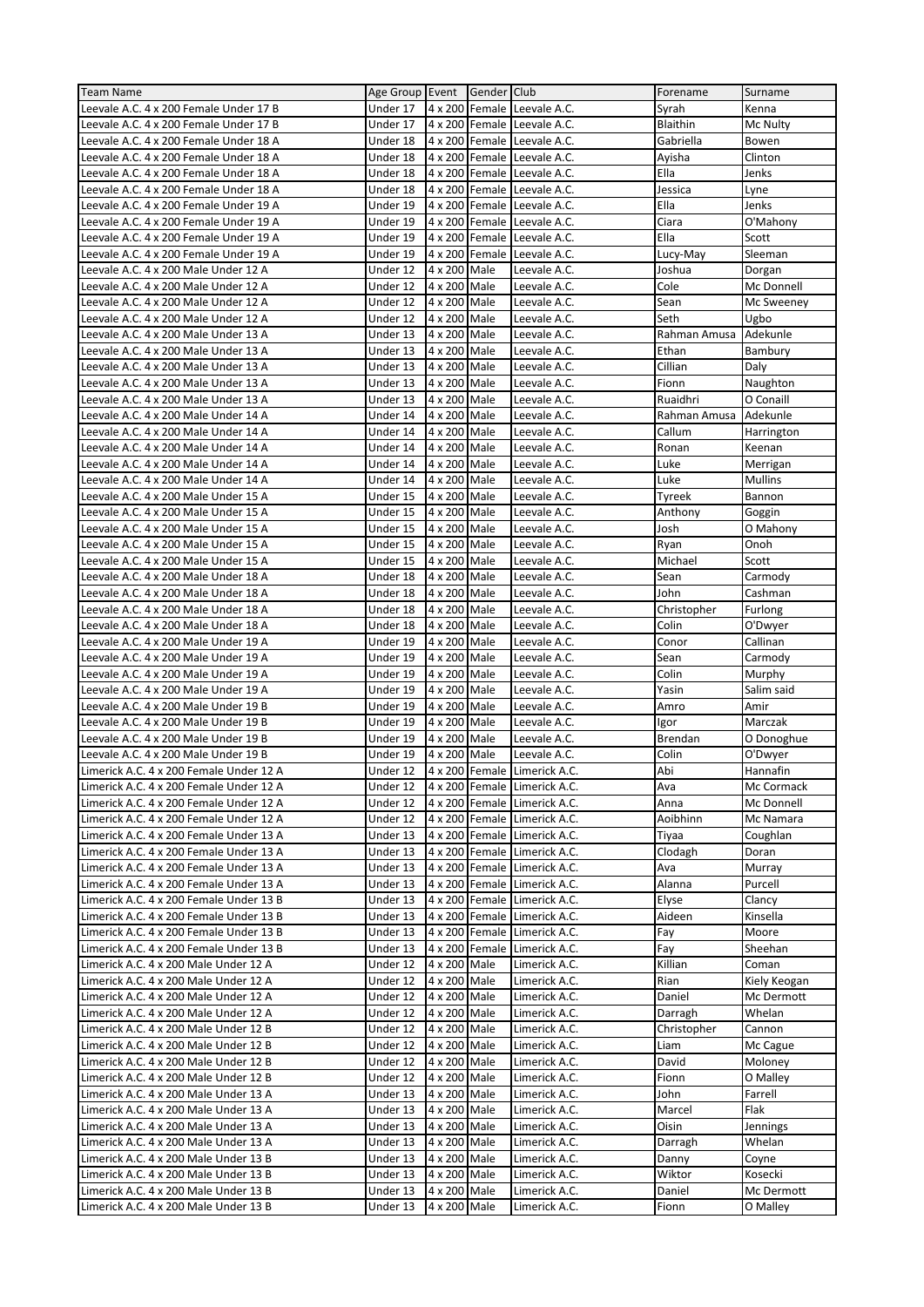| <b>Team Name</b>                                                                             | Age Group Event Gender Club |                              |                |                                                         | Forename            | Surname                 |
|----------------------------------------------------------------------------------------------|-----------------------------|------------------------------|----------------|---------------------------------------------------------|---------------------|-------------------------|
| Limerick A.C. 4 x 200 Male Under 16 A                                                        | Under 16                    | 4 x 200 Male                 |                | Limerick A.C.                                           | Luke                | Callitz                 |
| Limerick A.C. 4 x 200 Male Under 16 A                                                        | Under 16                    | 4 x 200 Male                 |                | Limerick A.C.                                           | Jack                | Downes                  |
| Limerick A.C. 4 x 200 Male Under 16 A                                                        | Under 16                    | 4 x 200 Male                 |                | Limerick A.C.                                           | Tadhg               | Purcell                 |
| Limerick A.C. 4 x 200 Male Under 16 A                                                        | Under 16                    | 4 x 200 Male                 |                | Limerick A.C.                                           | Olly                | Tierney                 |
| Limerick A.C. 4 x 200 Male Under 17 A                                                        | Under 17                    | 4 x 200 Male                 |                | Limerick A.C.                                           | Luke                | Callitz                 |
| Limerick A.C. 4 x 200 Male Under 17 A                                                        | Under 17                    | 4 x 200 Male                 |                | Limerick A.C.                                           | Jack                | Downes                  |
| Limerick A.C. 4 x 200 Male Under 17 A                                                        | Under 17                    | 4 x 200 Male                 |                | Limerick A.C.                                           | Alan                | Gladysz                 |
| Limerick A.C. 4 x 200 Male Under 17 A                                                        | Under 17                    | 4 x 200 Male                 |                | Limerick A.C.                                           | Patrick             | O Halloran              |
| Limerick A.C. 4 x 200 Male Under 17 A                                                        | Under 17                    | 4 x 200 Male                 |                | Limerick A.C.                                           | Olly                | Tierney                 |
| Limerick A.C. 4 x 200 Male Under 19 A                                                        | Under 19                    | 4 x 200                      | Male           | Limerick A.C.                                           | Daithi              | Gallagher               |
| Limerick A.C. 4 x 200 Male Under 19 A                                                        | Under 19                    | 4 x 200 Male                 |                | Limerick A.C.                                           | Darragh             | Murphy                  |
| Limerick A.C. 4 x 200 Male Under 19 A                                                        | Under 19                    | $4 \times 200$ Male          |                | Limerick A.C.                                           | Rex                 | Nyamakazi               |
| Limerick A.C. 4 x 200 Male Under 19 A                                                        | Under 19                    | 4 x 200 Male                 |                | Limerick A.C.                                           | Aaron               | O'Connor                |
| Limerick A.C. 4 x 200 Male Under 19 A                                                        | Under 19                    | 4 x 200 Male                 |                | Limerick A.C.                                           | Stephen             | Oyadeji                 |
| Lios Tuathail A.C. 4 x 200 Female Under 12 A<br>Lios Tuathail A.C. 4 x 200 Female Under 12 A | Under 12<br>Under 12        |                              | 4 x 200 Female | Lios Tuathail A.C.<br>4 x 200 Female Lios Tuathail A.C. | Isabelle<br>Aisling | Larkin                  |
| Lios Tuathail A.C. 4 x 200 Female Under 12 A                                                 | Under 12                    |                              | 4 x 200 Female | Lios Tuathail A.C.                                      | Isabella            | Mc Elligott<br>Mc Enery |
| Lios Tuathail A.C. 4 x 200 Female Under 12 A                                                 | Under 12                    |                              | 4 x 200 Female | Lios Tuathail A.C.                                      | Emily               | Mulvihill               |
| Lios Tuathail A.C. 4 x 200 Female Under 12 A                                                 | Under 12                    |                              |                | 4 x 200 Female Lios Tuathail A.C.                       | Chloe               | O Flaherty              |
| Lios Tuathail A.C. 4 x 200 Female Under 14 A                                                 | Under 14                    |                              | 4 x 200 Female | Lios Tuathail A.C.                                      | Yvonne              | <b>Barrett</b>          |
| Lios Tuathail A.C. 4 x 200 Female Under 14 A                                                 | Under 14                    |                              | 4 x 200 Female | Lios Tuathail A.C.                                      | Catherine           | <b>Buckley</b>          |
| Lios Tuathail A.C. 4 x 200 Female Under 14 A                                                 | Under 14                    |                              | 4 x 200 Female | Lios Tuathail A.C.                                      | Éadaoin             | Larkin                  |
| Lios Tuathail A.C. 4 x 200 Female Under 14 A                                                 | Under 14                    |                              | 4 x 200 Female | Lios Tuathail A.C.                                      | Maddie              | O Riordan               |
| Lios Tuathail A.C. 4 x 200 Female Under 16 A                                                 | Under 16                    |                              | 4 x 200 Female | Lios Tuathail A.C.                                      | Eimear              | <b>Buckley</b>          |
| Lios Tuathail A.C. 4 x 200 Female Under 16 A                                                 | Under 16                    |                              | 4 x 200 Female | Lios Tuathail A.C.                                      | Saoirse             | Dillon                  |
| Lios Tuathail A.C. 4 x 200 Female Under 16 A                                                 | Under 16                    |                              | 4 x 200 Female | Lios Tuathail A.C.                                      | Orla                | Mc Elligott             |
| Lios Tuathail A.C. 4 x 200 Female Under 16 A                                                 | Under 16                    |                              | 4 x 200 Female | Lios Tuathail A.C.                                      | Emma                | Neylon                  |
| Lios Tuathail A.C. 4 x 200 Female Under 16 A                                                 | Under 16                    |                              | 4 x 200 Female | Lios Tuathail A.C.                                      | Mollie              | O Riordan               |
| Lios Tuathail A.C. 4 x 200 Male Under 19 A                                                   | Under 19                    | 4 x 200 Male                 |                | Lios Tuathail A.C.                                      | Rory                | Lynn                    |
| Lios Tuathail A.C. 4 x 200 Male Under 19 A                                                   | Under 19                    | 4 x 200 Male                 |                | Lios Tuathail A.C.                                      | Louis               | O Connell               |
| Lios Tuathail A.C. 4 x 200 Male Under 19 A                                                   | Under 19                    | 4 x 200 Male                 |                | Lios Tuathail A.C.                                      | <b>Brendan</b>      | O Leary                 |
| Lios Tuathail A.C. 4 x 200 Male Under 19 A                                                   | Under 19                    | 4 x 200 Male                 |                | Lios Tuathail A.C.                                      | Tiernan             | Pierse                  |
| Midleton A.C. 4 x 200 Female Under 12 A                                                      | Under 12                    |                              | 4 x 200 Female | Midleton A.C.                                           | Ellie               | Coughlan                |
| Midleton A.C. 4 x 200 Female Under 12 A                                                      | Under 12                    |                              |                | 4 x 200 Female Midleton A.C.                            | Aoibhinn            | Murphy                  |
|                                                                                              |                             |                              |                |                                                         |                     |                         |
| Midleton A.C. 4 x 200 Female Under 12 A                                                      | Under 12                    |                              | 4 x 200 Female | Midleton A.C.                                           | Sarah Kate          | O Connor                |
| Midleton A.C. 4 x 200 Female Under 12 A                                                      | Under 12                    |                              |                | 4 x 200 Female Midleton A.C.                            | Ula                 | Sokolowska              |
| Midleton A.C. 4 x 200 Female Under 13 A                                                      | Under 13                    |                              |                | 4 x 200 Female Midleton A.C.                            | Ellie               | Coughlan                |
| Midleton A.C. 4 x 200 Female Under 13 A                                                      | Under 13                    |                              |                | 4 x 200 Female Midleton A.C.                            | Abigail             | Duggan                  |
| Midleton A.C. 4 x 200 Female Under 13 A                                                      | Under 13                    |                              |                | 4 x 200 Female Midleton A.C.                            | Teresa              | Jabkiewicz              |
| Midleton A.C. 4 x 200 Female Under 13 A                                                      | Under 13                    | 4 x 200                      | Female         | Midleton A.C.                                           | Anna                | O Connor                |
| Midleton A.C. 4 x 200 Female Under 13 A                                                      | Under 13                    |                              | 4 x 200 Female | Midleton A.C.                                           | Ula                 | Sokolowska              |
| Midleton A.C. 4 x 200 Female Under 14 A                                                      | Under 14                    |                              |                | 4 x 200 Female Midleton A.C.                            | Ava                 | Coughlan                |
| Midleton A.C. 4 x 200 Female Under 14 A                                                      | Under 14                    |                              |                | 4 x 200 Female Midleton A.C.                            | Elle - Kate         | Mc Rae                  |
| Midleton A.C. 4 x 200 Female Under 14 A                                                      | Under 14                    |                              |                | 4 x 200 Female Midleton A.C.                            | Alicia              | Moono - Hegarty         |
| Midleton A.C. 4 x 200 Female Under 14 A                                                      | Under 14                    |                              |                | 4 x 200 Female Midleton A.C.                            | Rachel              | Roche                   |
| Midleton A.C. 4 x 200 Female Under 14 A                                                      | Under 14                    |                              |                | 4 x 200 Female Midleton A.C.                            | Robyn               | Ryan                    |
| Midleton A.C. 4 x 200 Female Under 15 A                                                      | Under 15                    |                              |                | 4 x 200 Female Midleton A.C.                            | Emily               | Guerin                  |
| Midleton A.C. 4 x 200 Female Under 15 A                                                      | Under 15                    |                              |                | 4 x 200 Female Midleton A.C.                            | Miah                | Holland                 |
| Midleton A.C. 4 x 200 Female Under 15 A                                                      | Under 15                    |                              |                | 4 x 200 Female Midleton A.C.                            | Elle - Kate         | Mc Rae                  |
| Midleton A.C. 4 x 200 Female Under 15 A                                                      | Under 15                    |                              |                | 4 x 200 Female Midleton A.C.                            | Alicia              | Moono - Hegarty         |
| Midleton A.C. 4 x 200 Female Under 15 A                                                      | Under 15                    |                              |                | 4 x 200 Female Midleton A.C.                            | Orla                | O Keeffe                |
| Midleton A.C. 4 x 200 Female Under 17 A                                                      | Under 17                    |                              |                | 4 x 200 Female Midleton A.C.                            | Abbie               | Ahern                   |
| Midleton A.C. 4 x 200 Female Under 17 A                                                      | Under 17                    |                              |                | 4 x 200 Female Midleton A.C.                            | Emma                | Bell                    |
| Midleton A.C. 4 x 200 Female Under 17 A                                                      | Under 17                    |                              |                | 4 x 200 Female Midleton A.C.                            | Aoife               | Lee                     |
| Midleton A.C. 4 x 200 Female Under 17 A                                                      | Under 17                    |                              | 4 x 200 Female | Midleton A.C.                                           | Amy                 | Mc Carthy               |
| Midleton A.C. 4 x 200 Female Under 17 A                                                      | Under 17                    |                              | 4 x 200 Female | Midleton A.C.                                           | Elsa                | Ryan<br>Bell            |
| Midleton A.C. 4 x 200 Male Under 12 A<br>Midleton A.C. 4 x 200 Male Under 12 A               | Under 12<br>Under 12        | 4 x 200 Male<br>4 x 200 Male |                | Midleton A.C.<br>Midleton A.C.                          | Joseph<br>Harry     | Jaworski                |
| Midleton A.C. 4 x 200 Male Under 12 A                                                        | Under 12                    | 4 x 200 Male                 |                | Midleton A.C.                                           | Michael             | Lowney                  |
| Midleton A.C. 4 x 200 Male Under 12 A                                                        | Under 12                    | 4 x 200 Male                 |                | Midleton A.C.                                           | Michael             | Mc Manus                |
| Midleton A.C. 4 x 200 Male Under 12 A                                                        | Under 12                    | 4 x 200 Male                 |                | Midleton A.C.                                           | Jake                | O Sullivan              |
| Midleton A.C. 4 x 200 Male Under 13 A                                                        | Under 13                    | 4 x 200 Male                 |                | Midleton A.C.                                           | Joseph              | Bell                    |
| Midleton A.C. 4 x 200 Male Under 13 A                                                        | Under 13                    | 4 x 200 Male                 |                | Midleton A.C.                                           | J P                 | Guerin                  |
| Midleton A.C. 4 x 200 Male Under 13 A                                                        | Under 13                    | 4 x 200 Male                 |                | Midleton A.C.                                           | Cathal              | Lowney                  |
| Midleton A.C. 4 x 200 Male Under 13 A                                                        | Under 13                    | 4 x 200 Male                 |                | Midleton A.C.                                           | Michael             | Mc Manus                |
| Midleton A.C. 4 x 200 Male Under 13 A                                                        | Under 13                    | 4 x 200 Male                 |                | Midleton A.C.                                           | Max                 | Smiddy                  |
| Midleton A.C. 4 x 200 Male Under 14 A                                                        | Under 14                    | 4 x 200 Male                 |                | Midleton A.C.                                           | J P                 | Guerin                  |
| Midleton A.C. 4 x 200 Male Under 14 A                                                        | Under 14                    | 4 x 200 Male                 |                | Midleton A.C.                                           | Luke                | Guerin                  |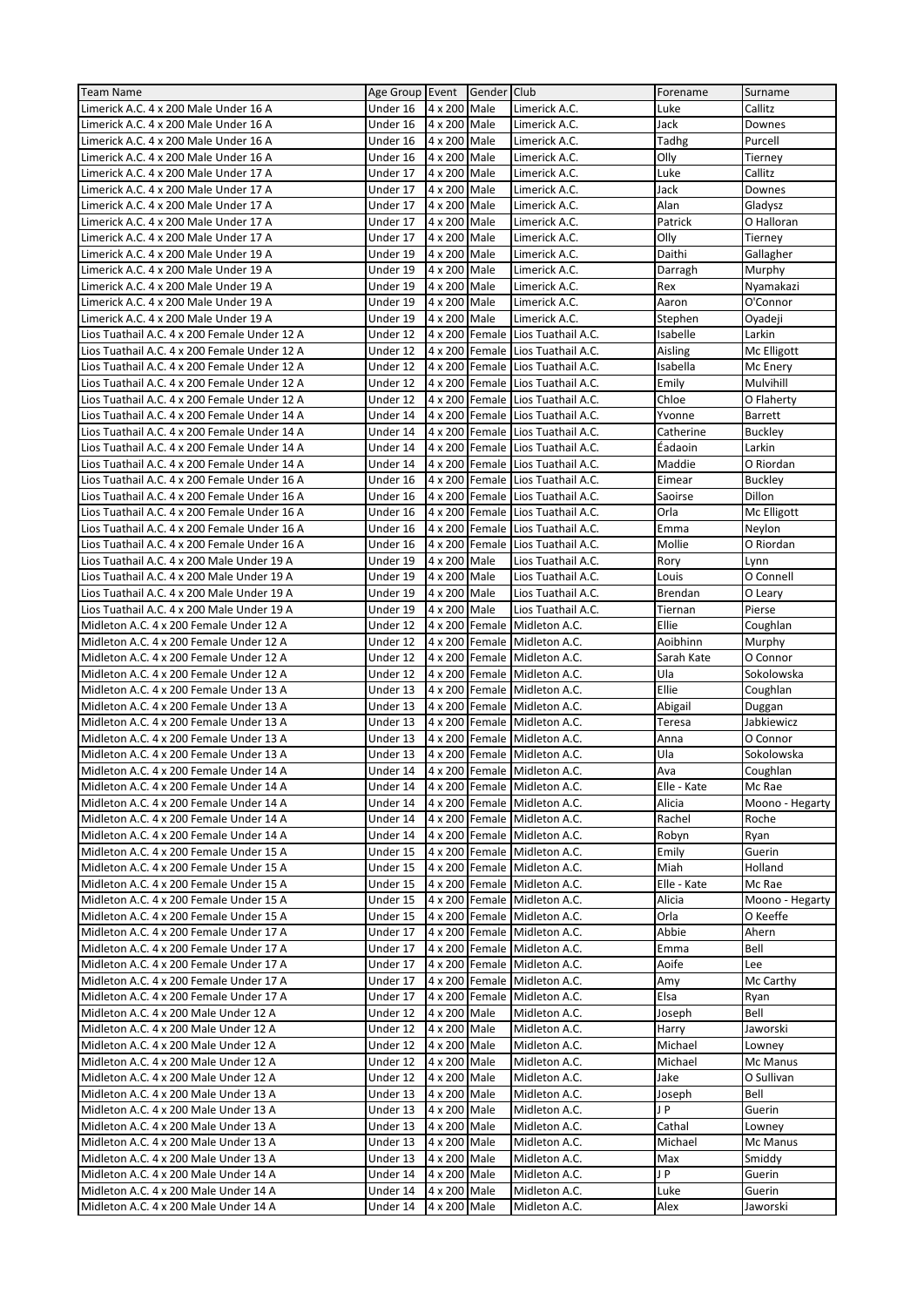| <b>Team Name</b>                              | Age Group Event |              | Gender Club    |                                    | Forename  | Surname             |
|-----------------------------------------------|-----------------|--------------|----------------|------------------------------------|-----------|---------------------|
| Midleton A.C. 4 x 200 Male Under 14 A         | Under 14        | 4 x 200 Male |                | Midleton A.C.                      | Hugh      | O Loingsigh         |
| Midleton A.C. 4 x 200 Male Under 14 A         | Under 14        | 4 x 200 Male |                | Midleton A.C.                      | Oscar     | Smiddy              |
| Midleton A.C. 4 x 200 Male Under 15 A         | Under 15        | 4 x 200 Male |                | Midleton A.C.                      | Gabriel   | Ebo                 |
| Midleton A.C. 4 x 200 Male Under 15 A         |                 | 4 x 200 Male |                | Midleton A.C.                      |           | O Connor            |
|                                               | Under 15        |              |                |                                    | David     |                     |
| Midleton A.C. 4 x 200 Male Under 15 A         | Under 15        | 4 x 200 Male |                | Midleton A.C.                      | Hugh      | O Loingsigh         |
| Midleton A.C. 4 x 200 Male Under 15 A         | Under 15        | 4 x 200 Male |                | Midleton A.C.                      | Oscar     | Smiddy              |
| Midleton A.C. 4 x 200 Male Under 16 A         | Under 16        | 4 x 200 Male |                | Midleton A.C.                      | Gabriel   | Ebo                 |
| Midleton A.C. 4 x 200 Male Under 16 A         | Under 16        | 4 x 200 Male |                | Midleton A.C.                      | Matthew   | Herbert             |
| Midleton A.C. 4 x 200 Male Under 16 A         | Under 16        | 4 x 200 Male |                | Midleton A.C.                      | David     | O Connor            |
| Midleton A.C. 4 x 200 Male Under 16 A         | Under 16        | 4 x 200 Male |                | Midleton A.C.                      | Odhrán    | O Sullivan          |
| Midleton A.C. 4 x 200 Male Under 16 A         | Under 16        | 4 x 200 Male |                | Midleton A.C.                      | Noah      | Switzer             |
| Midleton A.C. 4 x 200 Male Under 17 A         | Under 17        | 4 x 200 Male |                | Midleton A.C.                      | Matthew   | Herbert             |
| Midleton A.C. 4 x 200 Male Under 17 A         | Under 17        | 4 x 200 Male |                | Midleton A.C.                      | Kyle      | Kamden              |
| Midleton A.C. 4 x 200 Male Under 17 A         | Under 17        | 4 x 200 Male |                | Midleton A.C.                      | Cian      | O Keeffe            |
| Midleton A.C. 4 x 200 Male Under 17 A         | Under 17        | 4 x 200 Male |                | Midleton A.C.                      | Noah      | Switzer             |
| Midleton A.C. 4 x 200 Male Under 18 A         | Under 18        | 4 x 200 Male |                | Midleton A.C.                      | Luke      | <b>Butler</b>       |
|                                               |                 |              |                | Midleton A.C.                      |           | Kamden              |
| Midleton A.C. 4 x 200 Male Under 18 A         | Under 18        | 4 x 200 Male |                |                                    | Kyle      |                     |
| Midleton A.C. 4 x 200 Male Under 18 A         | Under 18        | 4 x 200 Male |                | Midleton A.C.                      | Dinny     | Mc lean             |
| Midleton A.C. 4 x 200 Male Under 18 A         | Under 18        | 4 x 200 Male |                | Midleton A.C.                      | Cian      | O Keeffe            |
| Midleton A.C. 4 x 200 Male Under 18 A         | Under 18        | 4 x 200 Male |                | Midleton A.C.                      | Ben       | O Sullivan          |
| Moyne A.C. 4 x 200 Female Under 13 A          | Under 13        |              |                | 4 x 200 Female Moyne A.C.          | Saoirse   | Deegan              |
| Moyne A.C. 4 x 200 Female Under 13 A          | Under 13        |              |                | 4 x 200 Female Moyne A.C.          | Ciara     | Joyce               |
| Moyne A.C. 4 x 200 Female Under 13 A          | Under 13        |              |                | 4 x 200 Female Moyne A.C.          | Heidi     | Maher               |
| Moyne A.C. 4 x 200 Female Under 13 A          | Under 13        |              |                | 4 x 200 Female Moyne A.C.          | Roisin    | O Reilly            |
| Moyne A.C. 4 x 200 Female Under 13 A          | Under 13        |              |                | 4 x 200 Female Moyne A.C.          | Olive     | Spillane Leane      |
| Moyne A.C. 4 x 200 Female Under 14 A          | Under 14        |              |                | 4 x 200 Female Movne A.C.          | Eleanor   | Doyle               |
| Moyne A.C. 4 x 200 Female Under 14 A          | Under 14        |              |                | 4 x 200 Female Moyne A.C.          | Ciara     | Joyce               |
| Moyne A.C. 4 x 200 Female Under 14 A          | Under 14        |              |                | 4 x 200 Female Moyne A.C.          | Aisling   | O Reilly            |
| Moyne A.C. 4 x 200 Female Under 14 A          | Under 14        |              |                | 4 x 200 Female Moyne A.C.          | Ruth      | Phelan              |
|                                               |                 |              |                |                                    |           |                     |
| Moyne A.C. 4 x 200 Female Under 14 A          | Under 14        |              |                | 4 x 200 Female Moyne A.C.          | Olive     | Spillane Leane      |
| Moyne A.C. 4 x 200 Female Under 15 A          | Under 15        |              |                | 4 x 200 Female Moyne A.C.          | Niamh     | Cleere              |
| Moyne A.C. 4 x 200 Female Under 15 A          | Under 15        |              |                | 4 x 200 Female Moyne A.C.          | Eleanor   | Doyle               |
| Moyne A.C. 4 x 200 Female Under 15 A          | Under 15        |              |                | 4 x 200 Female Moyne A.C.          | Dearbhla  | Gleeson             |
| Moyne A.C. 4 x 200 Female Under 15 A          | Under 15        |              |                | 4 x 200 Female Moyne A.C.          | Aisling   | O Reilly            |
| Moyne A.C. 4 x 200 Female Under 15 A          | Under 15        |              |                | 4 x 200 Female Moyne A.C.          | Ruth      | Phelan              |
| Nenagh Olympic A.C. 4 x 200 Female Under 12 A | Under 12        |              |                | 4 x 200 Female Nenagh Olympic A.C. | Tara      | Hanrahan            |
| Nenagh Olympic A.C. 4 x 200 Female Under 12 A | Under 12        |              |                | 4 x 200 Female Nenagh Olympic A.C. | Molly     | Madden              |
| Nenagh Olympic A.C. 4 x 200 Female Under 12 A | Under 12        |              |                | 4 x 200 Female Nenagh Olympic A.C. | Abigail   | O Brien             |
| Nenagh Olympic A.C. 4 x 200 Female Under 12 A | Under 12        |              |                | 4 x 200 Female Nenagh Olympic A.C. | Alannah   | O Carroll           |
| Nenagh Olympic A.C. 4 x 200 Female Under 12 A | Under 12        |              |                | 4 x 200 Female Nenagh Olympic A.C. | Jane      | O Rourke            |
| Nenagh Olympic A.C. 4 x 200 Female Under 13 A | Under 13        |              |                | 4 x 200 Female Nenagh Olympic A.C. | Aoibh     | Cahill              |
| Nenagh Olympic A.C. 4 x 200 Female Under 13 A | Under 13        |              |                | 4 x 200 Female Nenagh Olympic A.C. | Cherise   | Clarke              |
|                                               |                 |              |                |                                    |           |                     |
| Nenagh Olympic A.C. 4 x 200 Female Under 13 A | Under 13        |              |                | 4 x 200 Female Nenagh Olympic A.C. | Josephine | Kennedy             |
| Nenagh Olympic A.C. 4 x 200 Female Under 13 A | Under 13        |              |                | 4 x 200 Female Nenagh Olympic A.C. | Sailí     | Ní Chonchúir        |
| Nenagh Olympic A.C. 4 x 200 Female Under 13 A | Under 13        |              |                | 4 x 200 Female Nenagh Olympic A.C. | Emma      | O Brien             |
| Nenagh Olympic A.C. 4 x 200 Female Under 14 A | Under 14        |              |                | 4 x 200 Female Nenagh Olympic A.C. | Maya      | <b>Baldin-Merer</b> |
| Nenagh Olympic A.C. 4 x 200 Female Under 14 A | Under 14        |              |                | 4 x 200 Female Nenagh Olympic A.C. | Gemma     | <b>Brady</b>        |
| Nenagh Olympic A.C. 4 x 200 Female Under 14 A | Under 14        |              |                | 4 x 200 Female Nenagh Olympic A.C. | Hannah    | Larkin              |
| Nenagh Olympic A.C. 4 x 200 Female Under 14 A | Under 14        |              |                | 4 x 200 Female Nenagh Olympic A.C. | Ella      | Ryan                |
| Nenagh Olympic A.C. 4 x 200 Female Under 14 A | Under 14        |              |                | 4 x 200 Female Nenagh Olympic A.C. | Emily     | Visser              |
| Nenagh Olympic A.C. 4 x 200 Female Under 15 1 | Under 15        |              |                | 4 x 200 Female Nenagh Olympic A.C. | Hannah    | Larkin              |
| Nenagh Olympic A.C. 4 x 200 Female Under 15 1 | Under 15        |              |                | 4 x 200 Female Nenagh Olympic A.C. | Aoibhe    | Maher               |
| Nenagh Olympic A.C. 4 x 200 Female Under 15 1 | Under 15        |              |                | 4 x 200 Female Nenagh Olympic A.C. | Mairéad   | O Brien             |
| Nenagh Olympic A.C. 4 x 200 Female Under 15 1 | Under 15        |              |                | 4 x 200 Female Nenagh Olympic A.C. | Anna      | Paxman              |
| Nenagh Olympic A.C. 4 x 200 Female Under 15 1 | Under 15        |              |                | 4 x 200 Female Nenagh Olympic A.C. | Olive     | Robinson            |
| Nenagh Olympic A.C. 4 x 200 Female Under 15 2 | Under 15        |              |                | 4 x 200 Female Nenagh Olympic A.C. | Sadbh     | Connolly            |
|                                               |                 |              |                |                                    |           |                     |
| Nenagh Olympic A.C. 4 x 200 Female Under 15 2 | Under 15        |              |                | 4 x 200 Female Nenagh Olympic A.C. | Aisling   | Kennedy             |
| Nenagh Olympic A.C. 4 x 200 Female Under 15 2 | Under 15        |              |                | 4 x 200 Female Nenagh Olympic A.C. | Niamh     | Madden              |
| Nenagh Olympic A.C. 4 x 200 Female Under 15 2 | Under 15        |              | 4 x 200 Female | Nenagh Olympic A.C.                | Roisin    | O Meara             |
| Nenagh Olympic A.C. 4 x 200 Female Under 15 2 | Under 15        |              |                | 4 x 200 Female Nenagh Olympic A.C. | Maureen   | Seymour             |
| Nenagh Olympic A.C. 4 x 200 Female Under 18 A | Under 18        |              |                | 4 x 200 Female Nenagh Olympic A.C. | Emma      | Carolan             |
| Nenagh Olympic A.C. 4 x 200 Female Under 18 A | Under 18        |              | 4 x 200 Female | Nenagh Olympic A.C.                | Emily     | Davidson            |
| Nenagh Olympic A.C. 4 x 200 Female Under 18 A | Under 18        |              |                | 4 x 200 Female Nenagh Olympic A.C. | Ellen     | O dwyer             |
| Nenagh Olympic A.C. 4 x 200 Female Under 18 A | Under 18        |              | 4 x 200 Female | Nenagh Olympic A.C.                | Ava       | Rochford            |
| Nenagh Olympic A.C. 4 x 200 Female Under 18 A | Under 18        |              | 4 x 200 Female | Nenagh Olympic A.C.                | Pheobe    | Sage                |
| Nenagh Olympic A.C. 4 x 200 Male Under 16 A   | Under 16        | 4 x 200 Male |                | Nenagh Olympic A.C.                | Dylan     | Bergin              |
| Nenagh Olympic A.C. 4 x 200 Male Under 16 A   | Under 16        | 4 x 200 Male |                | Nenagh Olympic A.C.                | Kevin     | Finn                |
| Nenagh Olympic A.C. 4 x 200 Male Under 16 A   | Under 16        | 4 x 200 Male |                | Nenagh Olympic A.C.                | Ronan     | Ryan                |
| Nenagh Olympic A.C. 4 x 200 Male Under 16 A   | Under 16        | 4 x 200 Male |                | Nenagh Olympic A.C.                | Stuart    | Tobin               |
|                                               |                 |              |                |                                    |           |                     |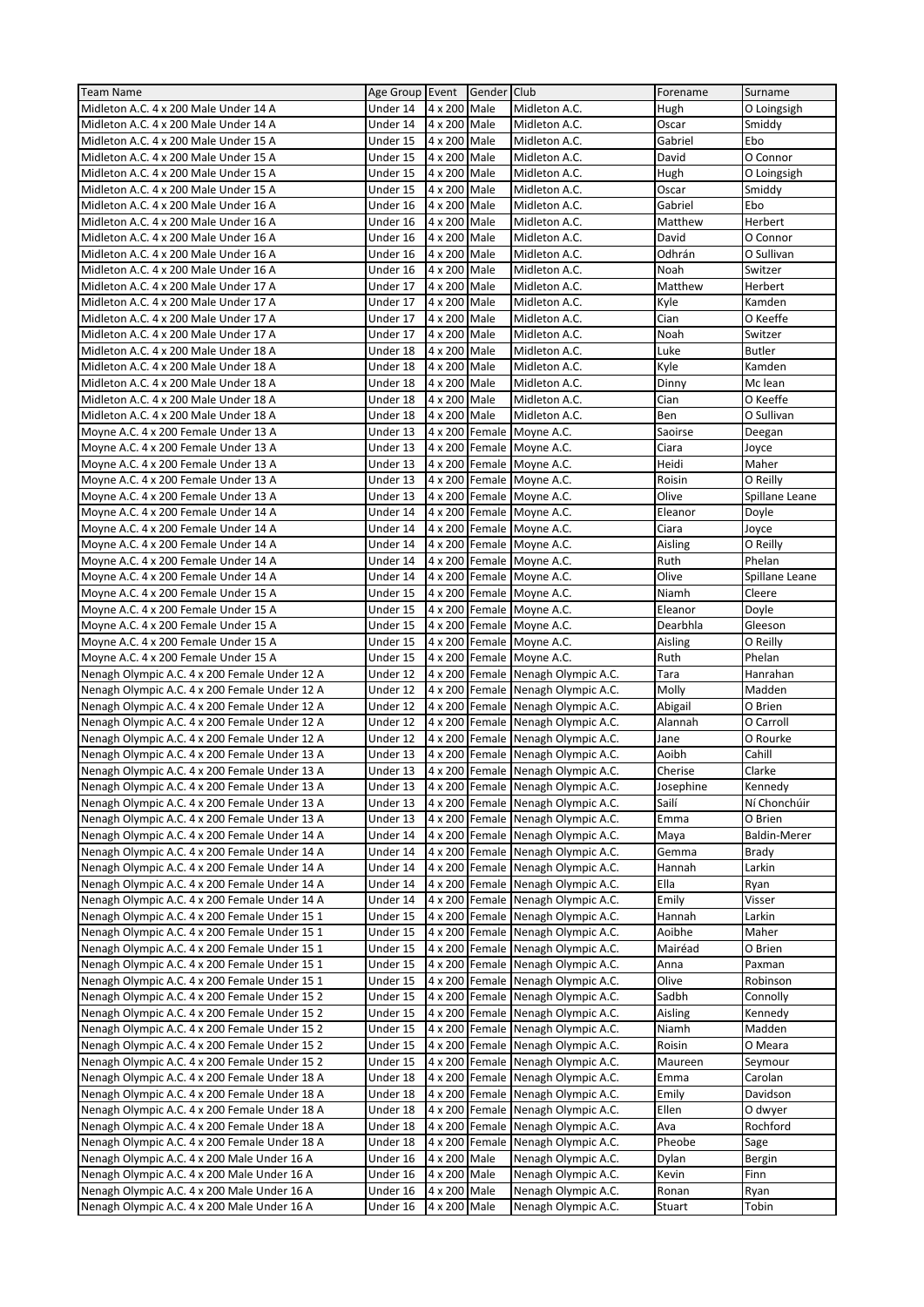| <b>Team Name</b>                                     | Age Group Event Gender Club |                |                |                                           | Forename | Surname          |
|------------------------------------------------------|-----------------------------|----------------|----------------|-------------------------------------------|----------|------------------|
| Nenagh Olympic A.C. 4 x 200 Male Under 17 A          | Under 17                    | 4 x 200 Male   |                | Nenagh Olympic A.C.                       | Thomas   | Bergin           |
| Nenagh Olympic A.C. 4 x 200 Male Under 17 A          | Under 17                    | 4 x 200 Male   |                | Nenagh Olympic A.C.                       | Ronan    | Ryan             |
| Nenagh Olympic A.C. 4 x 200 Male Under 17 A          | Under 17                    | 4 x 200 Male   |                | Nenagh Olympic A.C.                       | Stuart   | Tobin            |
| Nenagh Olympic A.C. 4 x 200 Male Under 17 A          | Under 17                    | 4 x 200 Male   |                | Nenagh Olympic A.C.                       | Ben      | Walshe           |
| Nenagh Olympic A.C. 4 x 200 Male Under 19 A          | Under 19                    | 4 x 200 Male   |                | Nenagh Olympic A.C.                       | Ben      | Connolly         |
| Nenagh Olympic A.C. 4 x 200 Male Under 19 A          | Under 19                    | 4 x 200 Male   |                | Nenagh Olympic A.C.                       | Tom      | Mc Cutcheon      |
| Nenagh Olympic A.C. 4 x 200 Male Under 19 A          | Under 19                    | 4 x 200 Male   |                | Nenagh Olympic A.C.                       | Micheal  | Moylan           |
| Nenagh Olympic A.C. 4 x 200 Male Under 19 A          | Under 19                    | 4 x 200 Male   |                | Nenagh Olympic A.C.                       | James    | Sage             |
| Newport A.C. 4 x 200 Female Under 16 A               | Under 16                    |                | 4 x 200 Female | Newport A.C.                              | Clodagh  | Grimes           |
| Newport A.C. 4 x 200 Female Under 16 A               | Under 16                    |                |                | 4 x 200 Female Newport A.C.               | Muireann | Jones            |
| Newport A.C. 4 x 200 Female Under 16 A               | Under 16                    |                | 4 x 200 Female | Newport A.C.                              | Ailin    | Kennedy          |
| Newport A.C. 4 x 200 Female Under 16 A               | Under 16                    |                |                | 4 x 200 Female Newport A.C.               | Ava      | Palmer           |
| Newport A.C. 4 x 200 Female Under 16 A               | Under 16                    |                |                | 4 x 200 Female Newport A.C.               | Sophie   | Walker           |
| Newport A.C. 4 x 200 Male Under 14 A                 | Under 14                    | 4 x 200 Male   |                | Newport A.C.                              | Michael  | Healy            |
| Newport A.C. 4 x 200 Male Under 14 A                 | Under 14                    | 4 x 200 Male   |                | Newport A.C.                              | Donagh   | Horgan           |
| Newport A.C. 4 x 200 Male Under 14 A                 | Under 14                    | 4 x 200 Male   |                | Newport A.C.                              | Oisin    | Kennedy          |
| Newport A.C. 4 x 200 Male Under 14 A                 | Under 14                    | 4 x 200 Male   |                | Newport A.C.                              | Colm     | Ryan             |
| St. Brendan's A.C. (Kerry) 4 x 200 Female Under 12 A | Under 12                    |                |                | 4 x 200 Female St. Brendan's A.C. (Kerry) | Katie    | <b>Butler</b>    |
| St. Brendan's A.C. (Kerry) 4 x 200 Female Under 12 A | Under 12                    |                |                | 4 x 200 Female St. Brendan's A.C. (Kerry) | Muireann | Lawlor           |
| St. Brendan's A.C. (Kerry) 4 x 200 Female Under 12 A | Under 12                    |                |                | 4 x 200 Female St. Brendan's A.C. (Kerry) | Ellie    | Mc Elligott      |
| St. Brendan's A.C. (Kerry) 4 x 200 Female Under 12 A | Under 12                    |                |                | 4 x 200 Female St. Brendan's A.C. (Kerry) | Doireann | O Keeffe         |
| St. Brendan's A.C. (Kerry) 4 x 200 Female Under 12 A | Under 12                    |                |                | 4 x 200 Female St. Brendan's A.C. (Kerry) | Kellie   | Regan            |
| St. Brendan's A.C. (Kerry) 4 x 200 Female Under 13 A | Under 13                    |                |                | 4 x 200 Female St. Brendan's A.C. (Kerry) | Cori     | Boylan           |
| St. Brendan's A.C. (Kerry) 4 x 200 Female Under 13 A | Under 13                    |                |                | 4 x 200 Female St. Brendan's A.C. (Kerry) | Sarah    | Healy            |
| St. Brendan's A.C. (Kerry) 4 x 200 Female Under 13 A | Under 13                    | $4 \times 200$ |                | Female St. Brendan's A.C. (Kerry)         | Muireann | Lawlor           |
| St. Brendan's A.C. (Kerry) 4 x 200 Female Under 13 A | Under 13                    |                |                | 4 x 200 Female St. Brendan's A.C. (Kerry) | Maddison | O Connor         |
| St. Brendan's A.C. (Kerry) 4 x 200 Female Under 13 A | Under 13                    |                |                | 4 x 200 Female St. Brendan's A.C. (Kerry) | Doireann | O Keeffe         |
| St. Brendan's A.C. (Kerry) 4 x 200 Female Under 14 A | Under 14                    |                |                | 4 x 200 Female St. Brendan's A.C. (Kerry) | Cori     | Boylan           |
| St. Brendan's A.C. (Kerry) 4 x 200 Female Under 14 A | Under 14                    |                |                | 4 x 200 Female St. Brendan's A.C. (Kerry) | Sarah    | Healy            |
| St. Brendan's A.C. (Kerry) 4 x 200 Female Under 14 A | Under 14                    |                |                | 4 x 200 Female St. Brendan's A.C. (Kerry) | Jessica  | Leen             |
| St. Brendan's A.C. (Kerry) 4 x 200 Female Under 14 A | Under 14                    |                |                | 4 x 200 Female St. Brendan's A.C. (Kerry) | Maddison | O Connor         |
| St. Brendan's A.C. (Kerry) 4 x 200 Female Under 14 A | Under 14                    |                |                | 4 x 200 Female St. Brendan's A.C. (Kerry) | Hazel    | O Sullivan       |
| St. Brendan's A.C. (Kerry) 4 x 200 Female Under 15 A | Under 15                    |                |                | 4 x 200 Female St. Brendan's A.C. (Kerry) | Abbie    | Lane             |
| St. Brendan's A.C. (Kerry) 4 x 200 Female Under 15 A | Under 15                    |                |                | 4 x 200 Female St. Brendan's A.C. (Kerry) | Louise   | Lane             |
| St. Brendan's A.C. (Kerry) 4 x 200 Female Under 15 A | Under 15                    |                |                | 4 x 200 Female St. Brendan's A.C. (Kerry) | Jessica  | Leen             |
| St. Brendan's A.C. (Kerry) 4 x 200 Female Under 15 A | Under 15                    |                |                | 4 x 200 Female St. Brendan's A.C. (Kerry) | Avy      | O Connor         |
| St. Brendan's A.C. (Kerry) 4 x 200 Female Under 15 A | Under 15                    |                |                | 4 x 200 Female St. Brendan's A.C. (Kerry) | Hazel    | O Sullivan       |
| St. Brendan's A.C. (Kerry) 4 x 200 Female Under 16 A | Under 16                    |                |                | 4 x 200 Female St. Brendan's A.C. (Kerry) | Sarah    | Carroll          |
| St. Brendan's A.C. (Kerry) 4 x 200 Female Under 16 A | Under 16                    |                |                | 4 x 200 Female St. Brendan's A.C. (Kerry) | Caoilinn | Kenny O Sullivan |
| St. Brendan's A.C. (Kerry) 4 x 200 Female Under 16 A | Under 16                    |                |                | 4 x 200 Female St. Brendan's A.C. (Kerry) | Caragh   | Kenny O Sullivan |
| St. Brendan's A.C. (Kerry) 4 x 200 Female Under 16 A | Under 16                    |                |                | 4 x 200 Female St. Brendan's A.C. (Kerry) | Abbie    | Lane             |
| St. Brendan's A.C. (Kerry) 4 x 200 Female Under 16 A | Under 16                    |                |                | 4 x 200 Female St. Brendan's A.C. (Kerry) | Louise   | Lane             |
| St. Brendan's A.C. (Kerry) 4 x 200 Male Under 12 A   | Under 12                    | 4 x 200 Male   |                | St. Brendan's A.C. (Kerry)                | Seán     | Collins          |
| St. Brendan's A.C. (Kerry) 4 x 200 Male Under 12 A   | Under 12                    | 4 x 200 Male   |                | St. Brendan's A.C. (Kerry)                | Oisín    | Fletcher         |
| St. Brendan's A.C. (Kerry) 4 x 200 Male Under 12 A   | Under 12                    | 4 x 200 Male   |                | St. Brendan's A.C. (Kerry)                | John     | Mc Carthy        |
| St. Brendan's A.C. (Kerry) 4 x 200 Male Under 12 A   | Under 12                    | 4 x 200 Male   |                | St. Brendan's A.C. (Kerry)                | Evan     | Neary            |
| St. Brendan's A.C. (Kerry) 4 x 200 Male Under 12 A   | Under 12                    | 4 x 200 Male   |                | St. Brendan's A.C. (Kerry)                | Zach     | Shanahan         |
| St. Brendan's A.C. (Kerry) 4 x 200 Male Under 14 A   | Under 14                    | 4 x 200 Male   |                | St. Brendan's A.C. (Kerry)                | Maliky   | Casey            |
| St. Brendan's A.C. (Kerry) 4 x 200 Male Under 14 A   | Under 14                    | 4 x 200 Male   |                | St. Brendan's A.C. (Kerry)                | Jack     | Cashman          |
| St. Brendan's A.C. (Kerry) 4 x 200 Male Under 14 A   | Under 14                    | 4 x 200 Male   |                | St. Brendan's A.C. (Kerry)                | Kevin    | Horgan           |
| St. Brendan's A.C. (Kerry) 4 x 200 Male Under 14 A   | Under 14                    | 4 x 200 Male   |                | St. Brendan's A.C. (Kerry)                | Conor    | O Sullivan       |
| St. Brendan's A.C. (Kerry) 4 x 200 Male Under 14 A   | Under 14                    | 4 x 200 Male   |                | St. Brendan's A.C. (Kerry)                | Ruairí   | Walshe           |
| St. Brendan's A.C. (Kerry) 4 x 200 Male Under 16 A   | Under 16                    | 4 x 200 Male   |                | St. Brendan's A.C. (Kerry)                | Aaron    | Horgan           |
| St. Brendan's A.C. (Kerry) 4 x 200 Male Under 16 A   | Under 16                    | 4 x 200 Male   |                | St. Brendan's A.C. (Kerry)                | Eoin     | Malik            |
| St. Brendan's A.C. (Kerry) 4 x 200 Male Under 16 A   | Under 16                    | 4 x 200 Male   |                | St. Brendan's A.C. (Kerry)                | Peter    | O Mahony         |
| St. Brendan's A.C. (Kerry) 4 x 200 Male Under 16 A   | Under 16                    | 4 x 200 Male   |                | St. Brendan's A.C. (Kerry)                | Zach     | Walshe           |
| St. Cronans A.C. 4 x 200 Female Under 12 A           | Under 12                    |                | 4 x 200 Female | St. Cronans A.C.                          | Ruby     | Courtney         |
| St. Cronans A.C. 4 x 200 Female Under 12 A           | Under 12                    |                |                | 4 x 200 Female St. Cronans A.C.           | Aoibhin  | Daly             |
| St. Cronans A.C. 4 x 200 Female Under 12 A           | Under 12                    |                |                | 4 x 200 Female St. Cronans A.C.           | Jessica  | Hassett          |
| St. Cronans A.C. 4 x 200 Female Under 12 A           | Under 12                    |                |                | 4 x 200 Female St. Cronans A.C.           | Clodagh  | Quinlan          |
| St. Cronans A.C. 4 x 200 Female Under 12 A           | Under 12                    |                |                | 4 x 200 Female St. Cronans A.C.           | Ayda     | Ryan             |
| St. Cronans A.C. 4 x 200 Female Under 13 A           | Under 13                    |                |                | 4 x 200 Female St. Cronans A.C.           | Cassarah | Collins          |
| St. Cronans A.C. 4 x 200 Female Under 13 A           | Under 13                    |                |                | 4 x 200 Female St. Cronans A.C.           | Croidhia | Hassett          |
| St. Cronans A.C. 4 x 200 Female Under 13 A           | Under 13                    |                |                | 4 x 200 Female St. Cronans A.C.           | Aoife    | Reynolds         |
| St. Cronans A.C. 4 x 200 Female Under 13 A           | Under 13                    |                |                | 4 x 200 Female St. Cronans A.C.           | Martha   | Walsh            |
| St. Cronans A.C. 4 x 200 Male Under 12 A             | Under 12                    | 4 x 200 Male   |                | St. Cronans A.C.                          | Joe      | Mc Mahon         |
| St. Cronans A.C. 4 x 200 Male Under 12 A             | Under 12                    | 4 x 200 Male   |                | St. Cronans A.C.                          | Tadhg    | O Gairbhith      |
| St. Cronans A.C. 4 x 200 Male Under 12 A             | Under 12                    | 4 x 200 Male   |                | St. Cronans A.C.                          | Jonah    | Quinn            |
| St. Cronans A.C. 4 x 200 Male Under 12 A             | Under 12                    | 4 x 200 Male   |                | St. Cronans A.C.                          | Seadhna  | Ryan             |